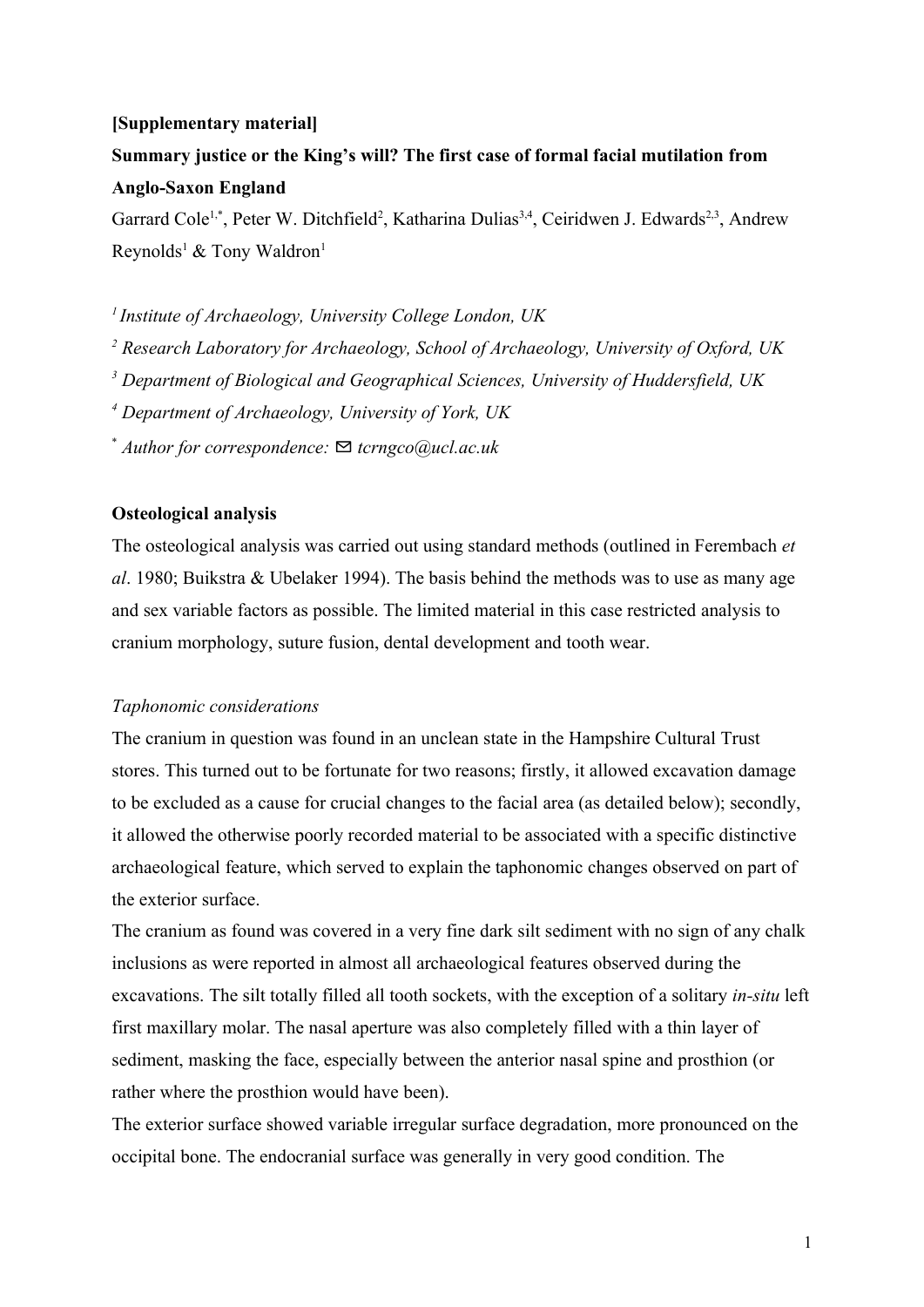unmodified bone surface was coloured a medium orange brown, whilst the degraded surface was lighter in colour. The surface taphonomy changes are consistent with partial exposure in a wet environment. The right temporal bone was not recovered. The sharp well-defined appearance of the zygomatic part of the right zygomatico-temporal suture suggests the loss of the temporal occurred shortly before recovery from the spoil heap.

# *Age at death estimation*

The human skeleton and dentition undergoes changes associated with age. Age-dependent factors include dental development and eruption, long bone diaphysis length, long bone epiphyseal fusion, cranial suture fusion and changes to the morphology of the pelvis, specifically the auricular surface and the pubic symphysis. For some populations known to have had an appropriate diet, wear of the occlusal surface of the teeth may also be used. One complicating factor is the sex-dependent nature of some of these changes. The error ranges on the age estimates increases significantly with age. The primary age-at-death indictors were the state of development of the few teeth present and the status of some cranial sutures and synchondroses. The cranium was clearly that of a young person, as the maxillary third molars were just erupting from their crypts (Figure S1). The only *in-situ* erupted tooth was a left first maxillary molar. The tooth was lightly worn, with loss of cusp enamel, but the crown was otherwise complete, apart from a small chip at the mesio-buccal corner.



*Figure S1. Upper left M1 tooth in-situ in maxilla, showing occlusal and buccal views.*

There appeared to be a taphonomic linguo-buccal fissure running through the crown and slight amounts of dental calculus. This sole molar was extracted for dietary and locational stable isotopic analysis, revealing fully developed roots. An X-ray showed that the sockets for the second molars were as deep as those of the first molars, suggesting that the second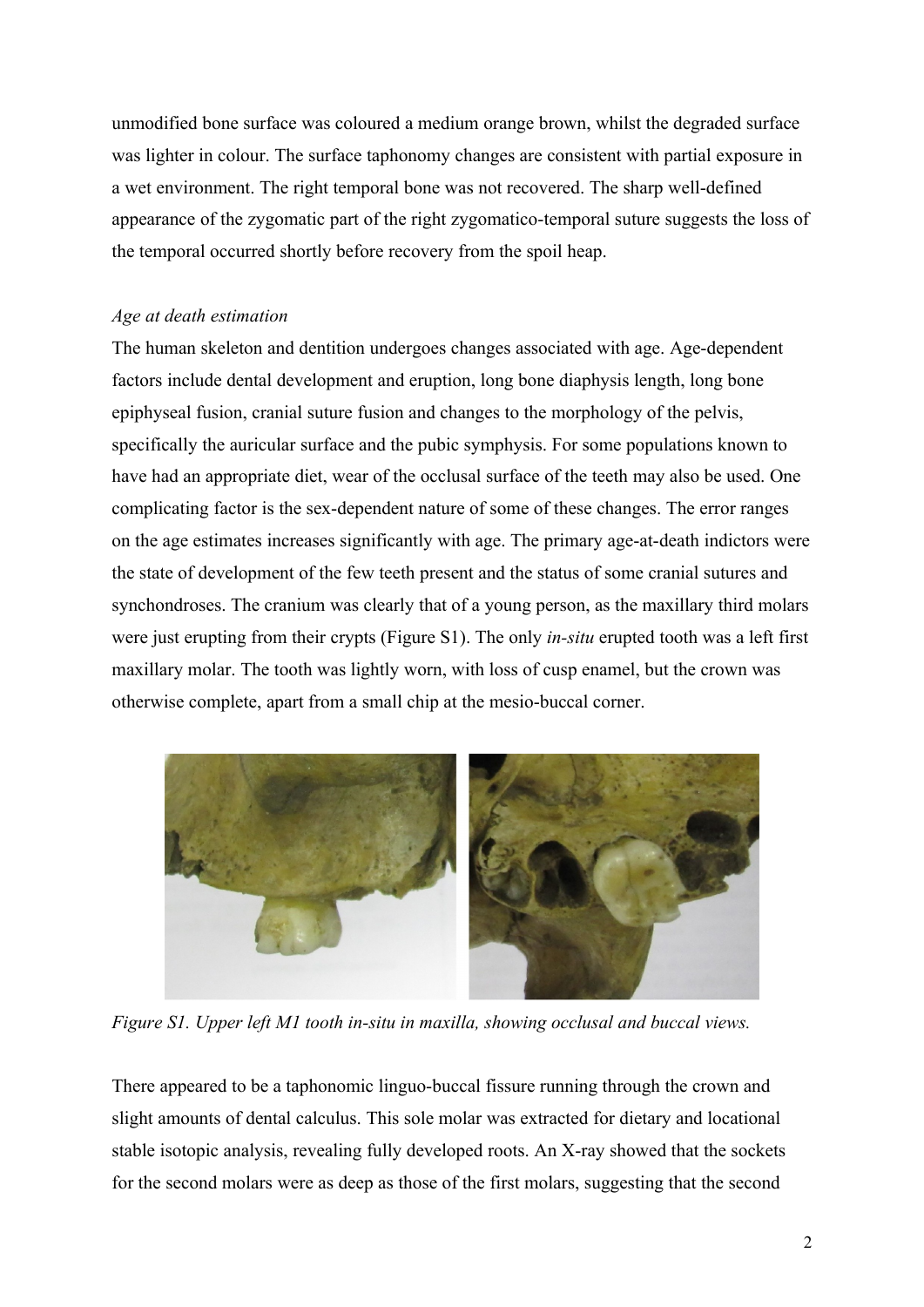molar was also fully developed. The third molars were visible in the maxilla, but had not erupted. The third molars had fully developed crowns with roots some way between quarter and half development. All other sockets were present but with the relevant teeth lost postmortem. Dental development data (Moorrees *et al*. 1963; Al Qahtani 2008) suggests a developmental age at death of  $15\pm3$  years. The utility of dental formation for estimating developmental age (Moorrees *et al*. 1963) has been validated by Saunders *et al*. (1993). The method strictly only applies to mandibular dentition, but it is applicable to the maxillary permanent molars as the developmental stages closely match (Al Qahtani 2008; Al Qahtani et al. 2014).

Miles (1962) developed techniques for determining age at death based on tooth wear. He used a high tooth wear population from the Anglo-Saxon period as his reference, so the method is applicable here. The pattern of occlusal wear on the first molar suggests a range of  $18±3$  years.

Cranial suture fusion has a long history for age at death estimation (Broca 1868), but in spite of recent attempts to improve its utility (Alhazmi *et al*. 2017), still tends to be used as an indicator of last resort. The state of cranial suture fusion is listed in Table S1.

| <b>Suture</b>               | <b>Fusion state</b> |
|-----------------------------|---------------------|
| Metopic                     | Fused, not visible  |
| Nasal                       | Fusing              |
| Sagittal                    | Fusing              |
| Coronal                     | Fusing              |
| Occipito-mastoid            | Unfused             |
| Lambdoid                    | Unfused             |
| Parieto-temporal            | Unfused             |
| Zygomatico-temporal Unfused |                     |

**Table S1. Fusion status of the cranial sutures.**

The basal occipito-sphenoidal synchondrosis was unfused, though the surface morphology suggested that fusion was in progress. Data from Alhazmi *et al*. (2017) suggests the individual had a developmental age at death in the range 10–20 years.

# *Biological sex assessment*

The human skeleton exhibits some degree of sexual dimorphism. This can be used, with appropriate caveats, to assess the biological sex of the individual. Skeletal dimorphism starts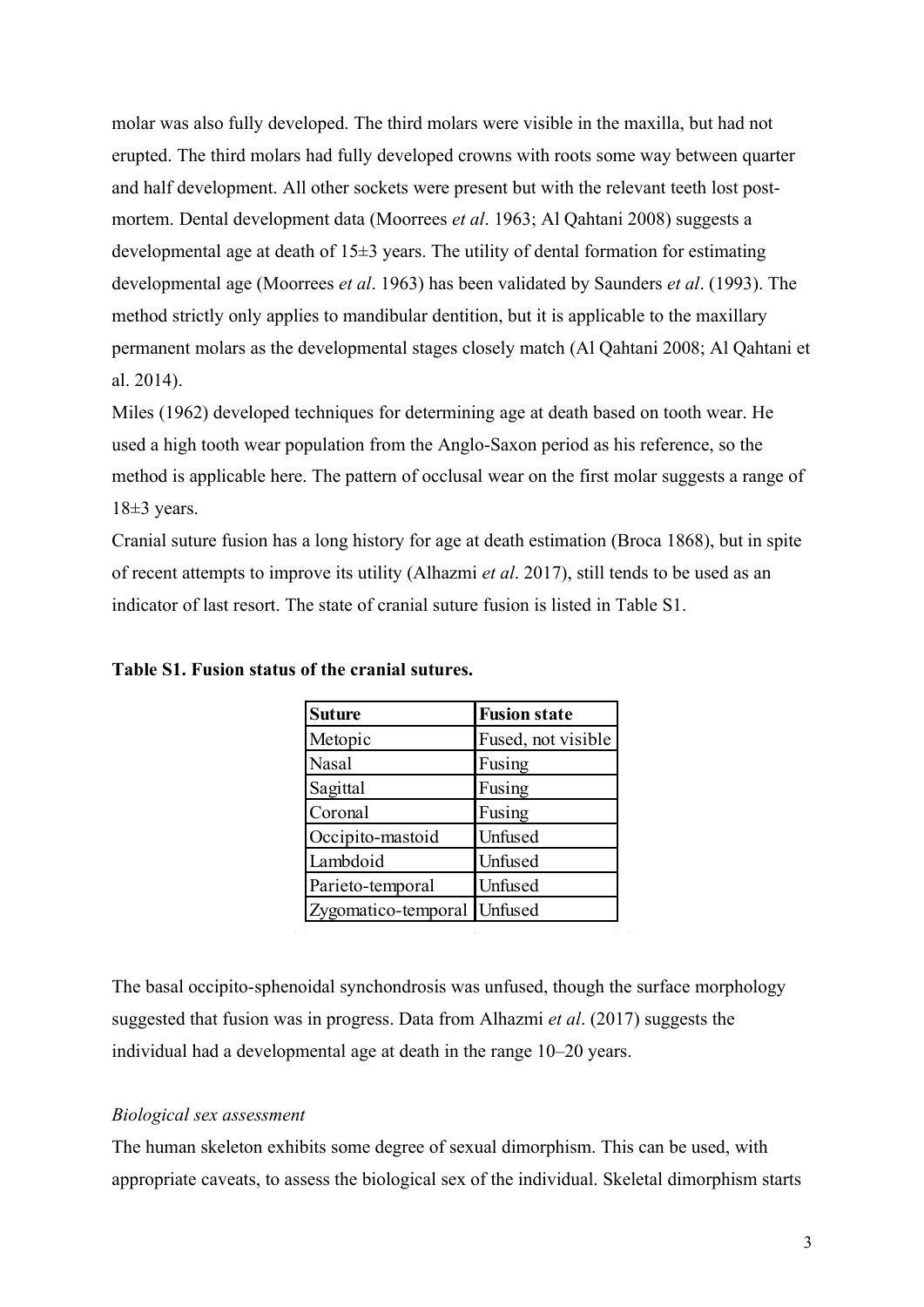to be expressed during puberty and becomes clearest in early adulthood. However, older females may develop changes to the skull normally associated with males, and so age has to be taken into account when assessing sex. The primary data for assessment comes from skull morphology, pelvis morphology and long bone metrics. In this case, cranium morphology was the sole source of data.

The cranium had rounded features, with prominent frontal bossing, a gracile zygomatic arch, and a sharply-defined supra-orbital margin. The maxilla was very broad in relation to its antero-posterior length. The mastoid process was short but rather broad in the anteroposterior direction. Superficial surface degradation had removed the fine detail of the exterior surface of the occipital bone, but it appeared to lack prominent muscle attachments. The temporal ridge was also smooth. These features suggest the individual was possibly female.

# *Trauma*

Cleaning of the cranium revealed clear evidence of peri-mortem trauma (Figure 2). First, there was a linear cut on the medial left frontal bone with a v-shaped profile, oriented obliquely to the right when facing the cranium. Second, the removal of sediment revealed exposed trabecular bone at the base of the nasal aperture, cutting through the front of the maxillary central incisor sockets. The anterior nasal spine was also missing. The trabecular zone was surrounded by a margin of sharply defined cortical bone, especially at the base of the nasal aperture. The lower left and right lateral margins of the nasal aperture were also truncated. These features mark the trauma as peri-mortem, though it is not clear whether the event happened before death or shortly afterwards whilst the bone was still fresh. Overall, there appeared to be one or more straight cuts through the nasal margin from midway up the nasal aperture through the anterior nasal spine to the prosthion. The cuts removed the anterior nasal spine and the area in proximity to prosthion. Close examination of the lateral aspect revealed a sharp v-shaped nick on the left side of the nasal aperture, with the cut through the lips at a slightly different angle to that through the nasal margins. The direction of inclination of the cuts is consistent with a right-handed opponent facing the victim.

#### *Ethnicity*

Cranial morphology may give some clue as to the ethnicity of regional origin of an individual, and there are general trends of shape thought to broadly distinguish major regional groups, such as European, Asian, African and Native American. However, there is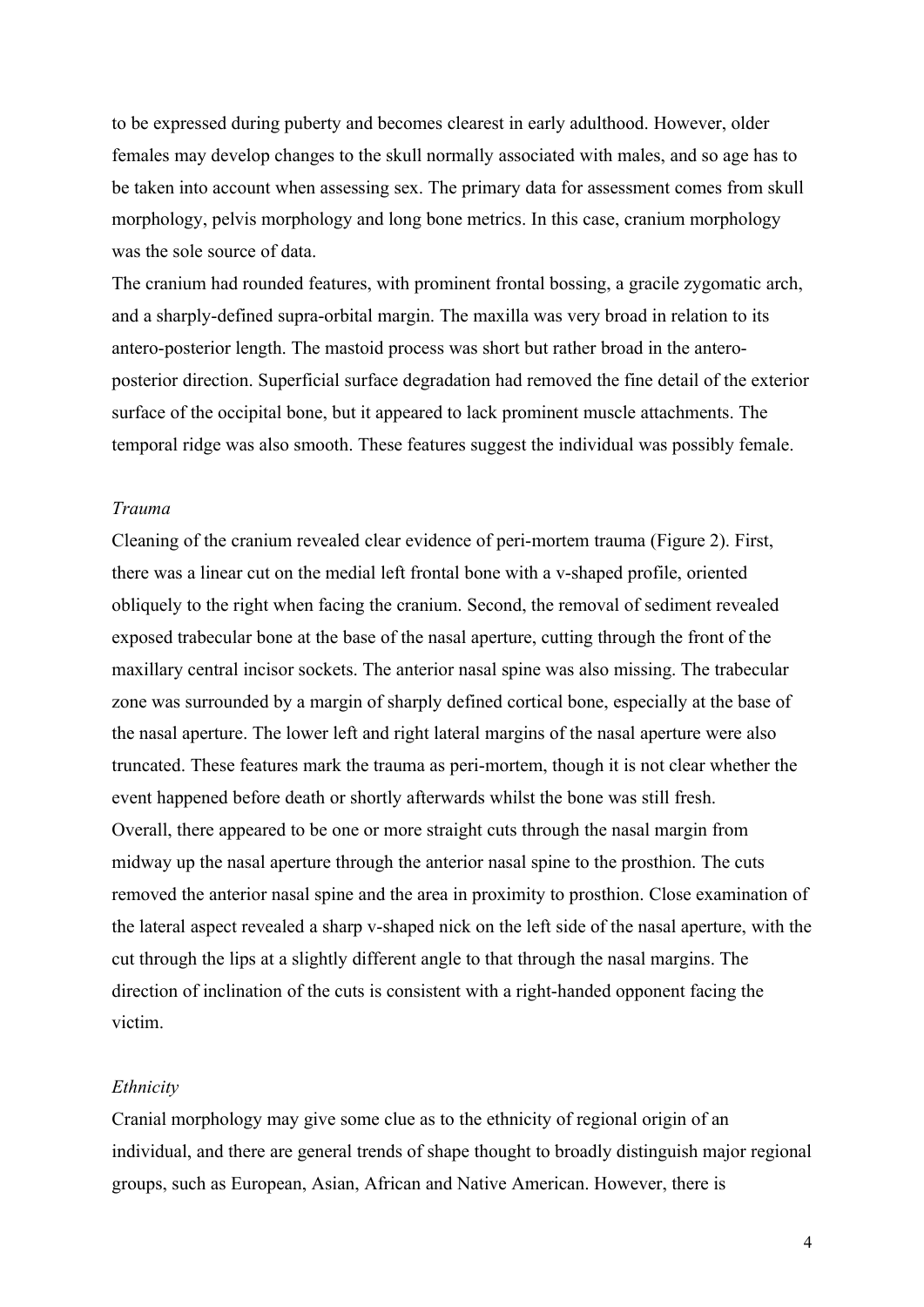considerable overlap between the skull shapes for these regions, and any such assessment serves only as a guide. The analysis is usually performed via a multidimensional discriminant analysis of metrical data for the skull (or cranium) in question. Fordisc (ver. 3.1; Jantz & Ousley 2005) is the best known and most widely used implementation of this approach. The measurements are made between pairs of well-defined anatomical landmarks, with each measurement identified by a distinct three-letter code. The resultant data set is tested against reference populations of skulls of known ancestry. The program produces a list of matching skulls, matched according to minimum multidimensional geometric distance. The metric data for the Oakridge cranium is listed in Tables S2 and S3. The data marked as 'estimate' could not be obtained directly as the relevant area on one side of the cranium was damaged. The data was estimated measuring from the centre line to the good side and doubling the result.

**Table S2. Metric data for the Oakridge cranium ordered by measurement reference code. The data is rounded to the nearest millimetre. Key: \* - estimates based on unilateral measurements from the centre line to the side where the landmark is present; \*\* - estimate based on projected location of prosthion**.

|            | Metric |
|------------|--------|
| Code       | (mm)   |
| ASB        | 105    |
| AUB        | 118    |
| <b>BBH</b> | 127    |
| <b>BNL</b> | 96     |
| DKB        | 21     |
| <b>EKB</b> | 91     |
| <b>FMB</b> | 91     |
| <b>FOB</b> | 27     |
| <b>FOL</b> | 35     |
| <b>FRC</b> | 103    |
| <b>FRS</b> | 27     |
| GOL        | 169    |
| <b>JUB</b> | 107    |
| MAB        | 61     |
| $NLB(**)$  | 23     |
| NLH        | 45     |

| Code       | <b>Metric</b><br>(mm) | Code       | Metric<br>(mm) |
|------------|-----------------------|------------|----------------|
| ASB        | 105                   | <b>NOL</b> | 166            |
| <b>AUB</b> | 118                   | <b>NPH</b> | 61             |
| <b>BBH</b> | 127                   | <b>OBB</b> | 38             |
| <b>BNL</b> | 96                    | <b>OBH</b> | 32             |
| <b>DKB</b> | <u>21</u>             | OCC        | 92             |
| EKB        | 91                    | PAC        | 102            |
| FMB        | 91                    | PAS        | 23             |
| FOB        | 27                    | <b>STB</b> | 111            |
| FOL        | 35                    | <b>WCB</b> | 75             |
| <b>FRC</b> | 103                   | <b>WMH</b> | 21             |
| FRS        | 27                    | WNB        | 12             |
| GOL        | 169                   | <b>XCB</b> | 126            |
| <b>JUB</b> | 107                   | <b>XFB</b> | 112            |
| MAB        | 61                    | $ZYB(*)$   | 117            |
| $NLB(**)$  | 23                    | ZMB        | 86             |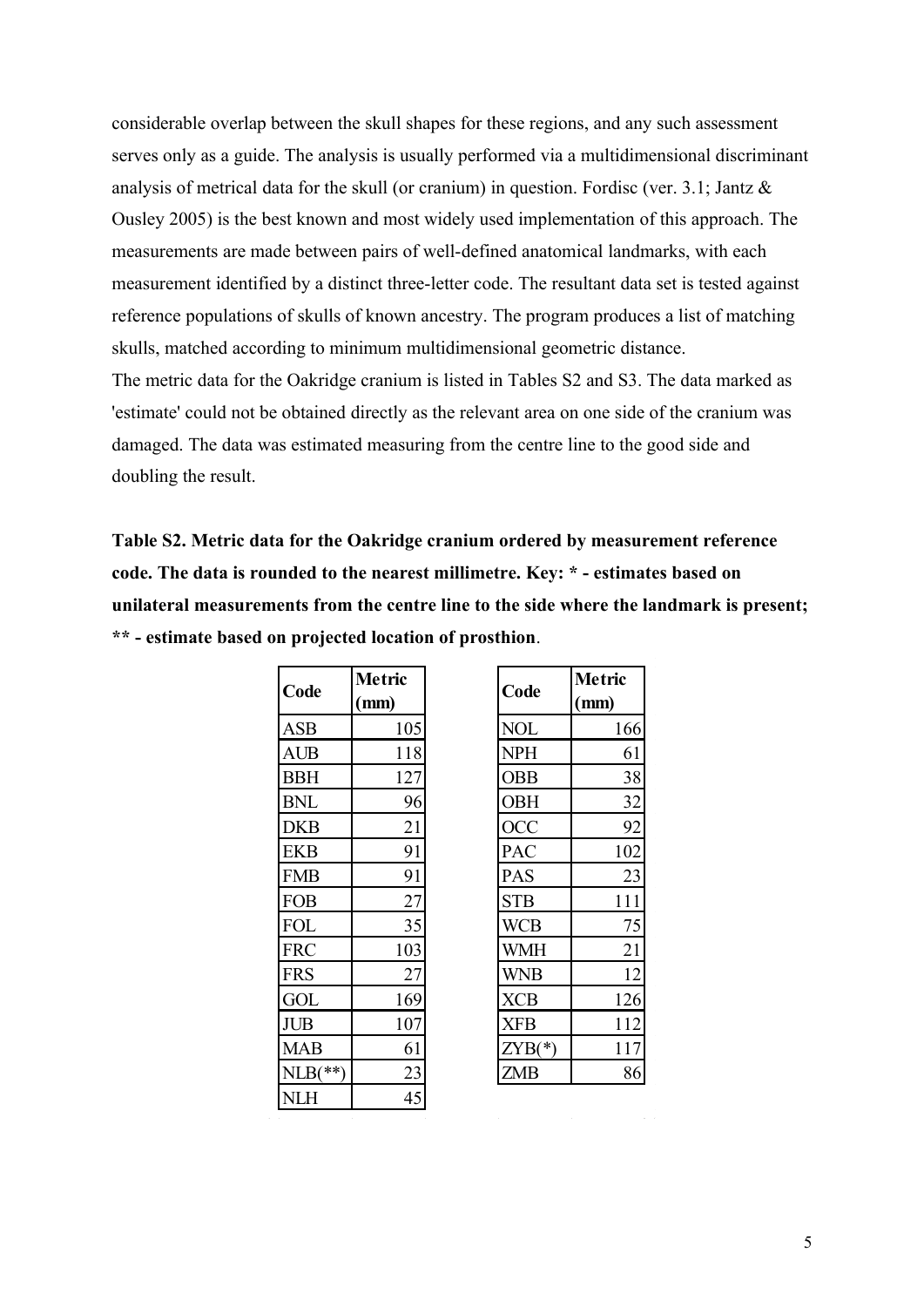| <b>Measurement</b>                                                          | <b>Reference Database</b>   | Primary match                  |             | <b>Secondary match</b>       |             |
|-----------------------------------------------------------------------------|-----------------------------|--------------------------------|-------------|------------------------------|-------------|
| dataset                                                                     |                             | Group                          | Probability | Group                        | Probability |
| all measurements<br>included                                                | modern forensic<br>database | Hispanic<br>female             | 0.659       | African female               | 0.201       |
| all measurements<br>Howell's database<br>included                           |                             | Zalavar<br>(Hungary)<br>female | 0.52        | $20^{th}$ C white<br>female  | 0.211       |
| only ZYB<br>modern forensic<br>measurement<br>database<br>included          |                             | Black female                   | 0.502       | Hispanic<br>female           | 0.362       |
| only ZYB<br>Howell's database<br>measurement<br>included                    |                             | Zalavar<br>(Hungary)<br>female | 0.373       | Atayal<br>(Taiwan)<br>female | 0.308       |
| both NLB and ZYB<br>modern forensic<br>measurements<br>database<br>excluded |                             | Black female                   | 0.457       | Hispanic<br>female           | 0.269       |
| both NLB and ZYB<br>Howell's database<br>measurements<br>excluded           |                             | Zalavar<br>(Hungary)<br>female | 0.448       | Atayal<br>(Taiwan)<br>female | 0.396       |

**Table S3. Fordisc results showing primary and secondary matched groups with associated probabilities for various subsets of the measured data in Table S2.**

# *Discussion*

The nature of the taphonomic changes present on the posterior and right endocranial surface of the cranium, in combination with the presence of very fine silt in the orbital, nasal and alveolar regions, suggested that the cranium was recovered from a watery environment (Knüsel & Carr 1995).

Given the limited data and the relatively poor accuracy of the ageing methods available, it was only possible to provide a relatively broad estimate for the age of death of the individual. Taken in combination, the age determination features indicated that the individual was certainly not adult at the time of death, and possibly had a developmental age of around 15– 18 years.

The cranial morphology was typically female, but young males may also exhibit such features prior to full expression of sexual dimorphic traits. Given the young age of the individual, and the absence of the pelvis, it was not possible to confidently determine the sex of the individual on the basis of morphological traits alone.

There was clear evidence for perimortem trauma to the frontal bone and the facial region. The fact that the cut marks only appeared after removal of residual sediment from the cranium allows excavation damage to be excluded as a cause. In addition to the oblique cut on the frontal bone, it appeared that at least two further cuts were made to inflict the injuries (Figure 4). The narrow nature of all these features suggested a narrow sharp bladed instrument, such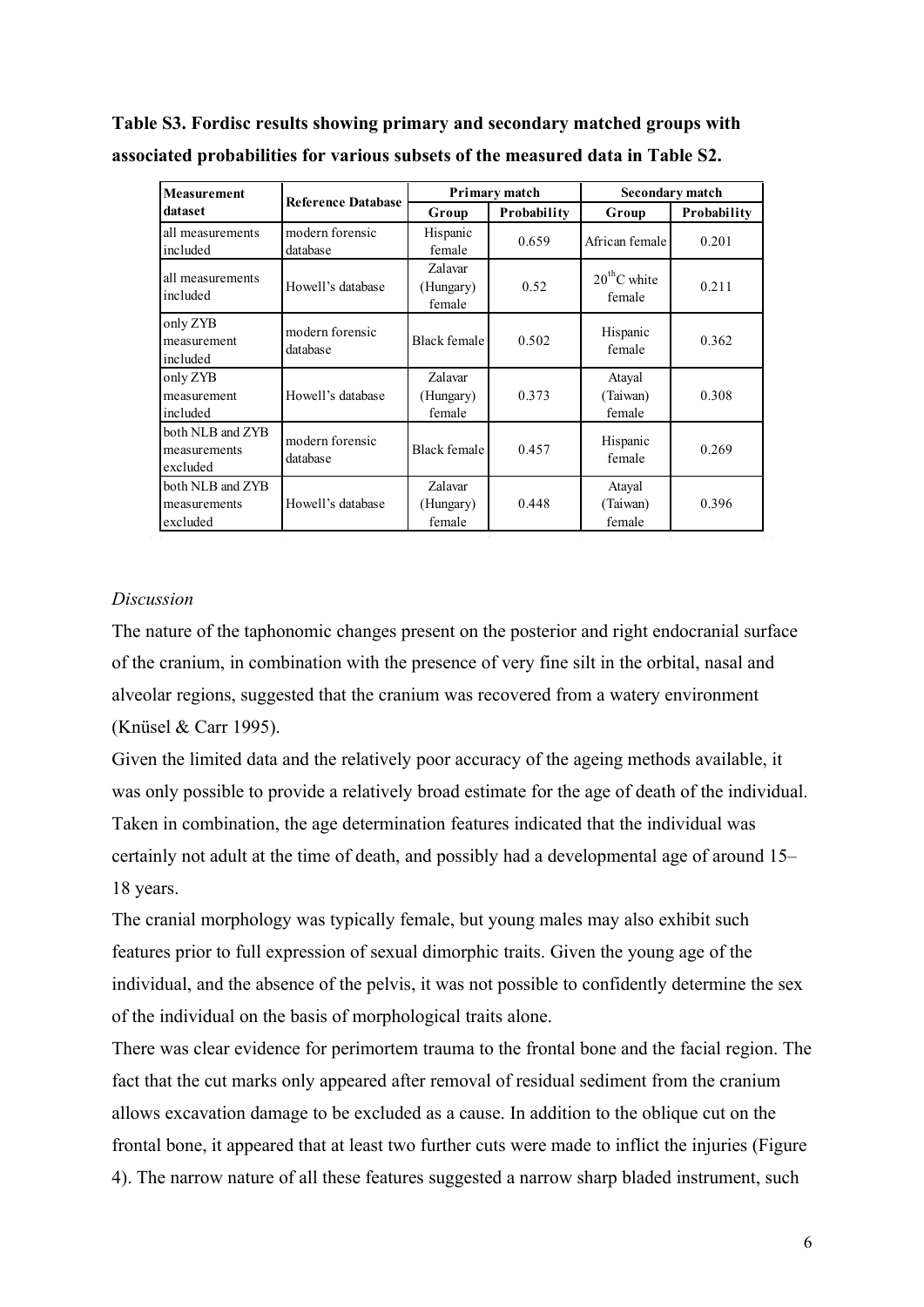as a knife or seax was used, rather than a sword or a broader bladed implement such as an axe (Lewis 2008). The cuts in the nasal area are consistent with a knife blade slicing through the nasal soft tissue and that of the upper lip sufficiently deeply to cut through the thin cortical bone. If the wounds were made before death, the presence of multiple wounds in the facial region suggests deliberate intent rather than fortuitous blows. In this case, it is likely that the individual was restrained in some manner. In the absence of other parts of the skeleton, it is not possible to say anything about trauma elsewhere on the body, and so we cannot determine the mode of death. The trauma may also have been inflicted, in part or in whole, after the individual had died, whilst the bone was still in fresh condition.

The norma frontalis view of the cranium exhibits some distinctive features – a large intraorbital breadth, rectangular orbits and a nasal aperture very broad in relation to its height. The use of Fordisc to investigate possible ethnicity has known limitations (Ramsthaler *et al*. 2007; Elliot & Collard 2009), And the problems are more pronounced in archaeological specimens, arising from taphonomic modification of skull morphology, potential masking of reference landmarks, and post-burial shape deformation. However, the facial area of this individual was well preserved. Other areas exhibited variable surface bone loss, which will have inevitably affected measurements. The results using the forensic data show great variability of association, according to which estimated data values are used. The program also showed that most measured data values fell within one or two standard deviations below the dataset mean values. This is not surprising given the young age of the individual. The comparisons with Howell's dataset (Howells 1973, 1989) were more consistent, preferring an association with the Zalavar (Hungary) female throughout. However, with one exception, the probability associated with the primary preference was around 0.5 or less. These results do not permit any statement about potential ethnic origin to be made with any confidence. The genetic analysis discussed below offers a more definitive answer to this question.

# **Radiocarbon dating**

A powdered sample was extracted from the inner table of the occipital bone in order to determine a radiocarbon date for the specimen. Sub-sampling was carried out by Tom Higham at the Oxford Radiocarbon Laboratory. The surface of approximately 1cm square of the inner table was cleaned using 5µm aluminium oxide abrasive powder in an environmental cabinet. A high speed drill was then used to extract around 100mg of bone powder. This was processed using the standard Oxford Laboratory protocol (Bronk Ramsey *et al*. 2002, 2004a, 2004b).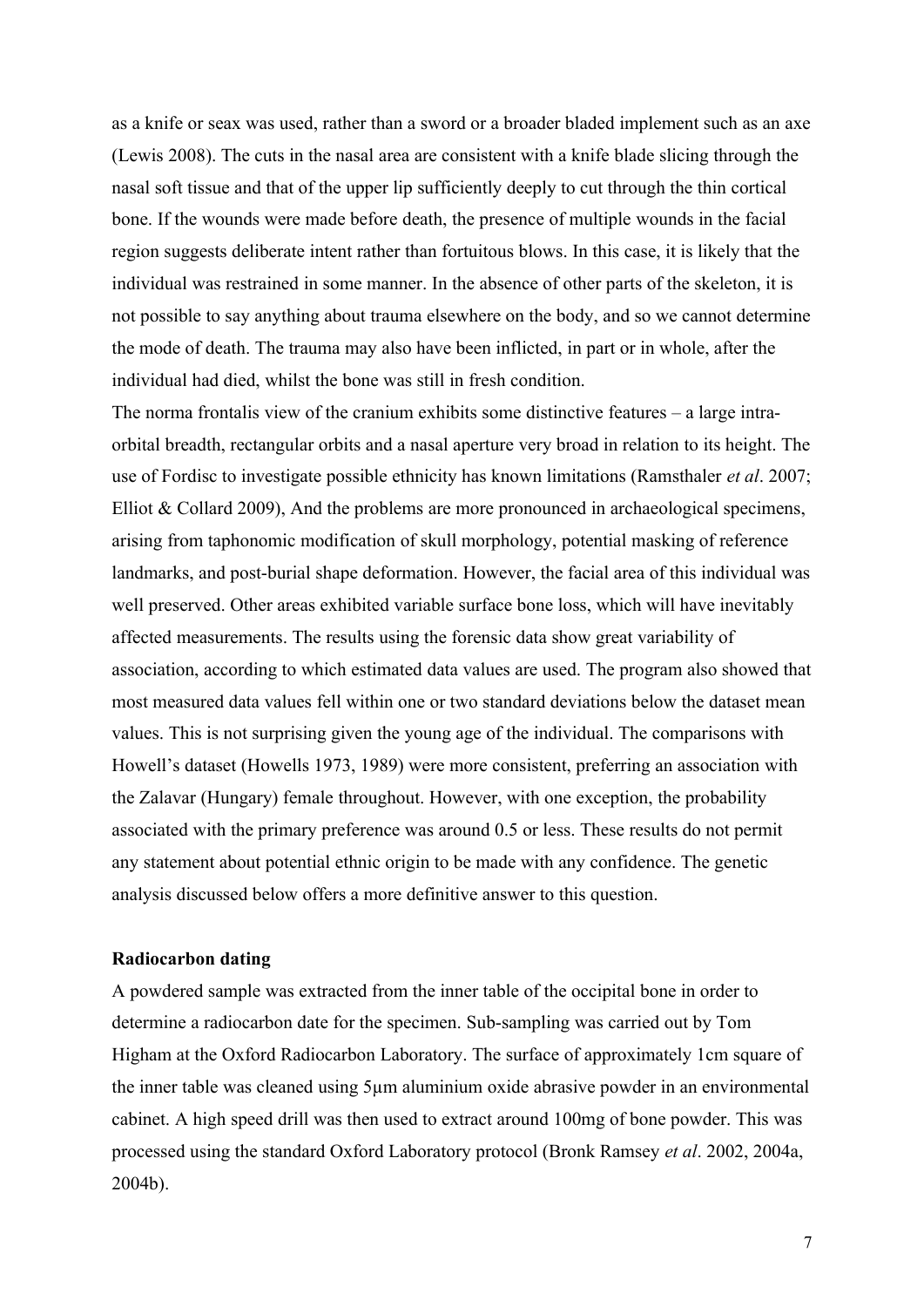The sample was assigned dating code OxA-26646 and the uncalibrated date was determined to be 1173 BP with an error of  $\pm 24$  years. This date was calibrated using OxCal (ver. 4.1.7; Bronk Ramsey 2017) and the most recent calibration curve, IntCal 13 (Reimer *et al*. 2013). The calibrated date was determined to be between AD 776-899 (87.3%) and 920- 946 (8.1%) at  $2\sigma$  (95.4%) (Figure S2). The mean date was AD 846 and the median date was AD 843. Stable isotopic evidence (see below) suggested that there was no significant marine component to the diet of this individual, and, therefore, the date did not require a marine correction.



*Figure S2. Calibrated radiocarbon dates for the Oakridge individual based on an uncalibrated date of 1173±24 years BP (using OxCal v4.17 and IntCal13; Reimer et al.* (*2009); Bronk Ramsey (2010)).*

Although the date of late eighth to ninth century AD (between cal AD 776 and 946) encompasses the documented Battle of Basing, which occurred between Danes and local Saxons on the 22 January AD 871 (King & Cole 2016), there is nothing to suggest that this isolated burial is related to that event.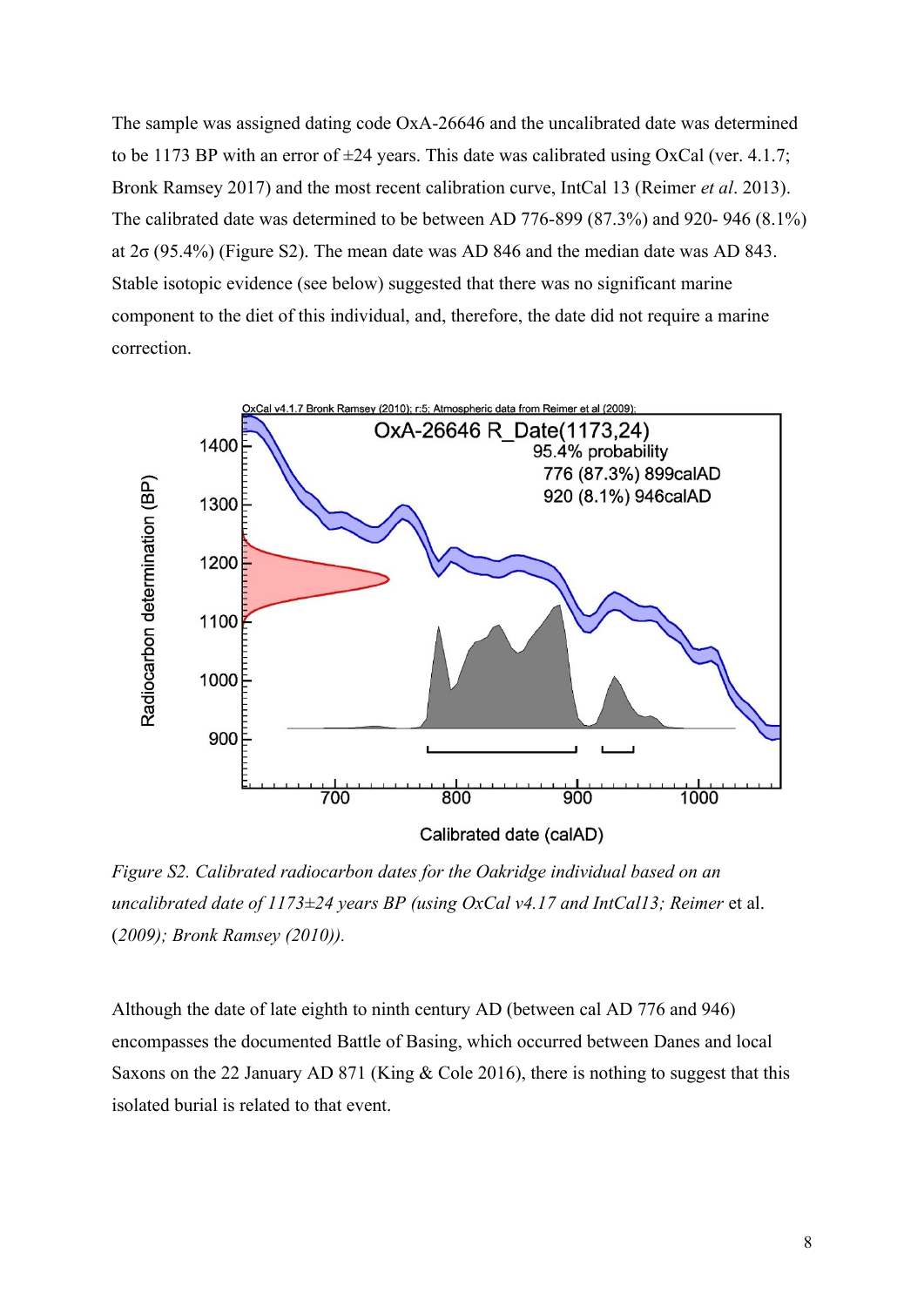# **Stable isotopic analysis**

The left maxillary first molar was selected for carbon (C), nitrogen (N), oxygen (O) and strontium (Sr) stable isotopic analyses at the Research Laboratory for Archaeology at the University of Oxford (England).

# *Dental enamel strontium measurement*

The tooth crown was cleaned in an ultrasonic bath of deionised water for three minutes. The area selected for enamel sampling was then surface abraded with 5µm aluminium oxide powder using a compressed air abrasive system. 20mg of enamel powder was extracted from the buccal surface using a diamond impregnated dental burr. Sample dissolutions were performed following the method of Cohen *et al*. (1988). Samples were dissolved in PFA (polyfluroalkoxy) beakers on a hot plate (*c*. 150°C, 24 hours) in a 7:3 mixture of 29M HF and 14M HNO<sub>3</sub>. Samples were repeatedly evaporated to dryness and the residue re-dissolved in 14M HNO3. Strontium was separated by the method described by Míková & Denková (2007), which is a development of the method described by Pin *et al*. (1994). This is a variation of the standard ion exchange method, in this case using Sr. Spec ion exchange resins obtained from Eichrom Environment (Bruz, France) (see Míková & Denková 2007 for details).

All Sr isotopic analyses were performed on a Nu Instruments NuPlasma HR in the AEON EarthLAB, housed in the Department of Geological Sciences, University of Cape Town, Rondebosch, South Africa. Extracted Sr samples were analysed as 200ppb in 0.2% HNO<sub>3</sub> solution, using NIST SRM987 as a reference standard (mean value of 0.710302,  $n = 8$ , and 2 sigma = 0.000027, where the internationally agreed reference value equals 0.710255). All Sr isotope data were corrected for rubidium  $(Rb)$  interference using the measured signal for  ${}^{85}Rb$ and the natural <sup>85</sup>Rb/<sup>87</sup>Rb ratio. Instrumental mass fractionation was corrected for using the exponential law and an  $86$ Sr/ $88$ Sr value of 0.1194.

### *Dental enamel oxygen and carbon measurements*

Two milligrams of the untreated enamel from the tooth was used for oxygen stable isotopic analysis. This was pre-treated with 1M CH3COOH solution for three hours at room temperature to remove any secondary carbonates and then rinsed to neutrality with deionised water and freeze dried prior to isotopic analysis. The sample was analysed for  $\delta^{13}C$  and  $\delta^{18}O$ using a VG Isogas Prism II mass spectrometer with an on-line VG Isocarb common acid bath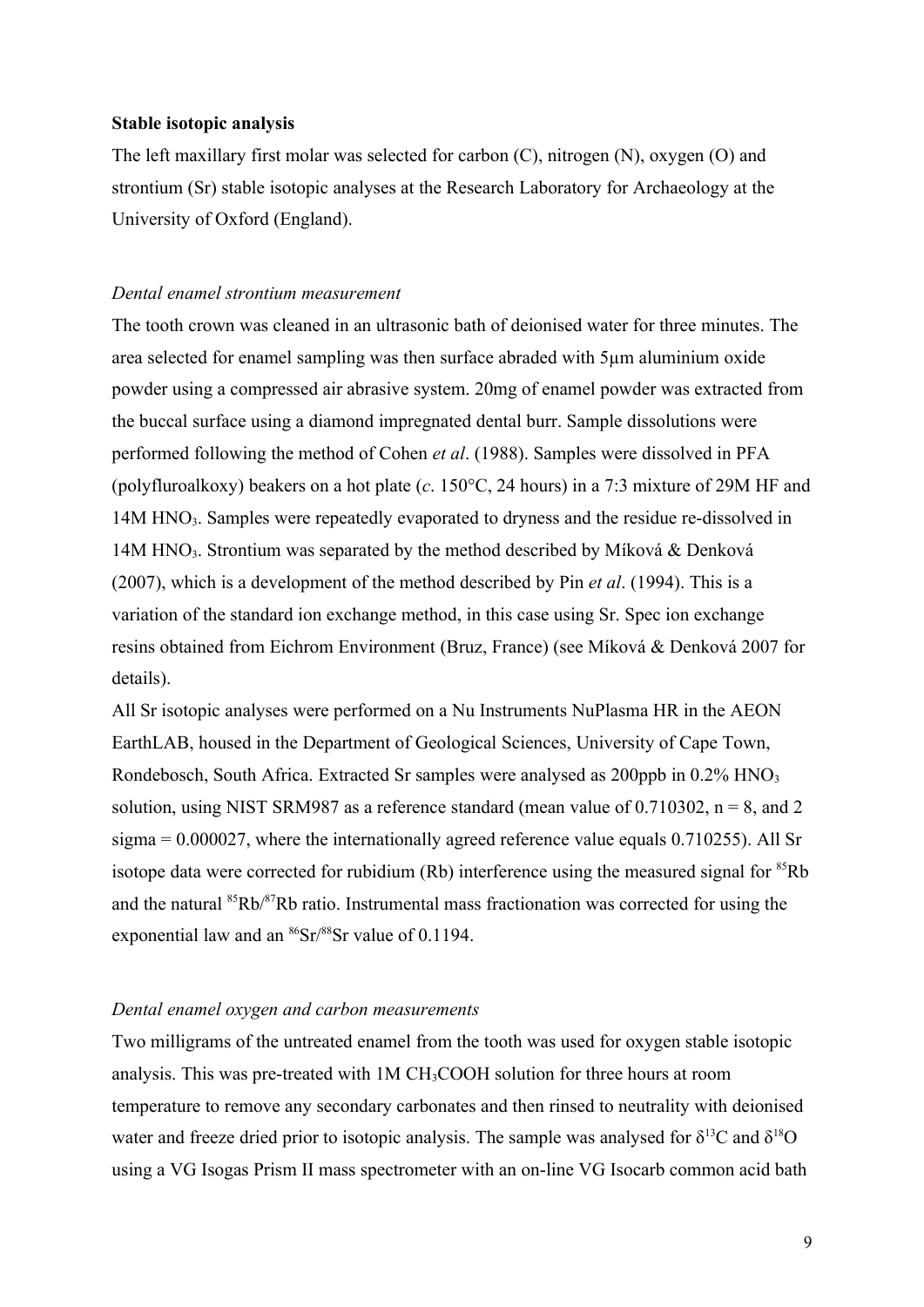preparation system, where it was reacted with purified phosphoric acid  $(H_3PO_4)$  at 90 $^{\circ}$ C. The evolved  $CO<sub>2</sub>$  was pre-concentrated using a cold finger apparatus prior to admission to the dual inlet system on the mass spectrometer. Calibration to V-PDB standard was via NBS-19 using the Oxford *in-house* (NOCZ) Carrara marble standard. The replicate values for the *inhouse* standards run with the sample in this study gave a mean value of 2.96‰ for  $\delta^{13}C$  with a standard deviation of 0.022, and a mean value of -1.91‰ for  $\delta^{18}O$  with a standard deviation of 0.026 (n = 8). Expected values for the *in-house* standard were 2.307‰ for  $\delta^{13}C$  and -1.906‰ for  $\delta^{18}O$  relative to V-PDB.

Mammalian tooth enamel contains up to 2% carbonate anions substituted for phosphate anions within the hydroxyapatite matrix of the enamel. The carbon and oxygen isotopic values of tooth enamel carbonate (referred to as  $\delta^{13}$ Cc and  $\delta^{18}$ Oc, respectively) were measured to try to determine the location at which the Oakridge individual was living at the time the enamel was being formed. The value of  $\delta^{18}$ Oc will be related to the oxygen isotopic value of the local drinking water (referred to as  $\delta^{18}$ Ow) (Pollard & Heron 2008: 371) and this, in turn, is thought to reflect the oxygen isotopic value of local rainfall (although significant use of ground water as a drinking water source will modify this signal somewhat). The tooth enamel carbonate carbon isotopic value ( $\delta^{13}$ Cc) will be related to the blood bicarbonate reservoir and, as such, reflects total diet.

The  $\delta^{13}$ Cc and  $\delta^{18}$ Oc values were measured relative to the international standard V-PDB scale. However, to arrive at a likely oxygen isotopic composition for drinking water, several transformations had to be made. Firstly, the  $\delta^{18}$ Oc values were converted from the V-PDB scale to the SMOW-SLAP (Standard Mean Ocean Water- Standard Light Antarctic Precipitation) scale using the equation of Kim *et al*. (2015):

 $δ<sup>18</sup>O (SMOW) = 1.03091 × δ<sup>18</sup>O (V-PDB) + 30.91$ 

The  $\delta^{18}$ Oc values measured in carbonate were then converted into an estimated value phosphate fraction equivalent,  $\delta^{18}$ Op for comparison with published values, using the equation of Bryant *et al*. (1996):

$$
\delta^{18}Op = (\delta^{18}Oc - 8.3)/1.02\%
$$

Finally, a theoretical value for the oxygen isotopic composition of the drinking water available at the time of tooth enamel mineralisation,  $\delta^{18}$ Ow, usually assumed to be equivalent to local rain water values, was calculated using the equation of Levinson *et al*. (1987):

$$
\delta^{18} \text{Ow} = (\delta^{18} \text{Op} - 19.4)/0.46
$$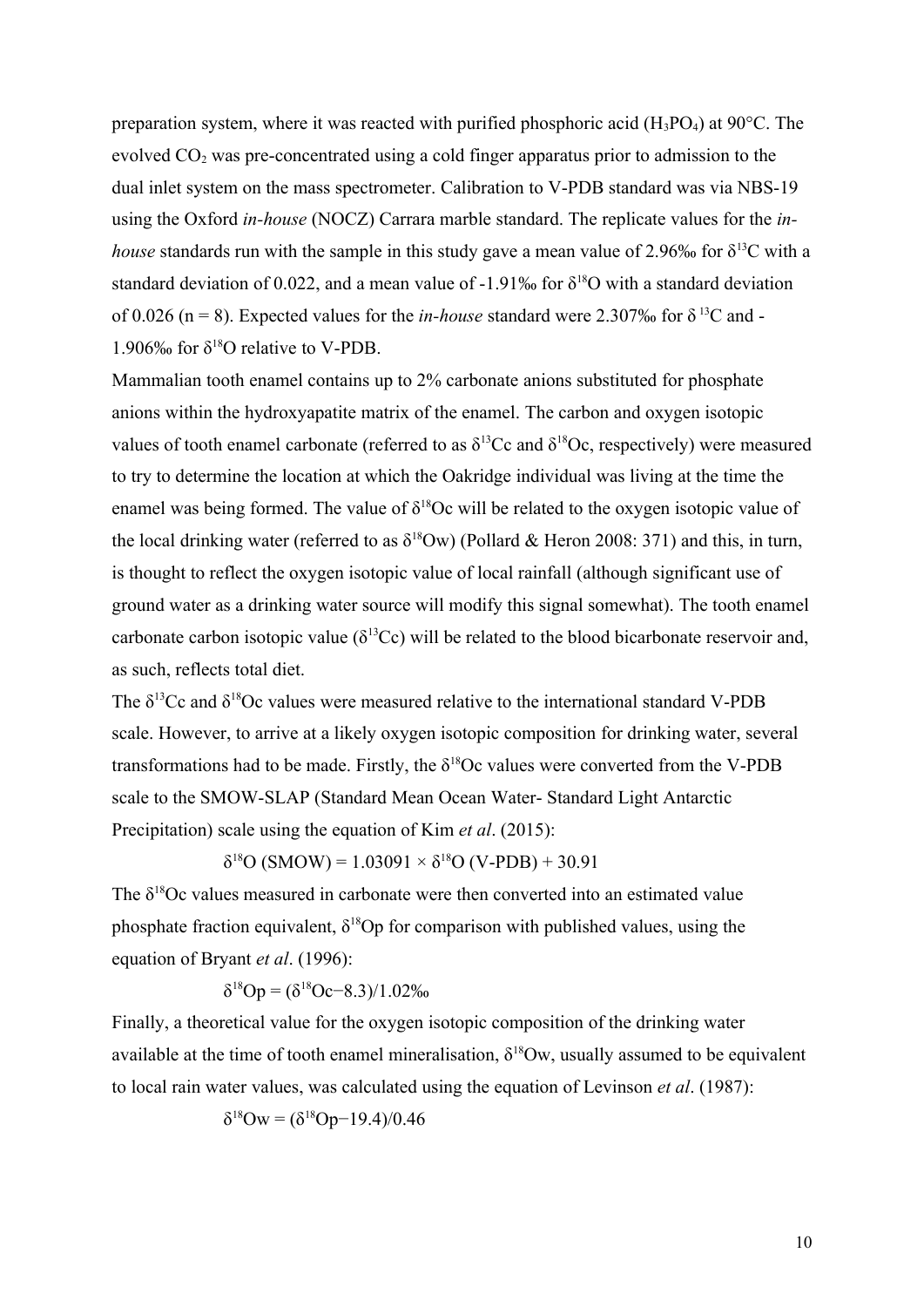#### *Dietary stable isotope analysis*

Collagen for carbon and nitrogen stable isotopic analysis was prepared from the dentine of the tooth crown. The sample was demineralised using 10ml aliquots of 0.5M HCl solution at 4°C. The acid was changed at 48 hour intervals until no further reaction was seen. The sample was then rinsed three times with milli-μ ultra-pure water and placed in 10ml of pH3 water at 75°C for 48 hours. The sample was filtered using an Eezee™ filter, and the supernatant liquid decanted into a Nalgene™ tube with a temporary Parafilm™ cover. The sample was pre frozen at -40°C prior to freeze drying in a Zirbus VaCo5 freeze drier fitted with an oil free vacuum system for 72 hours.

The resulting purified collagen was weighed out for analysis using *c*. 1mg aliquots weighed into pre-cleaned tin capsules. Samples were combusted on a Sercon GSL elemental analyser system using a helium carrier gas with a flow of approximately 80ml per minute. A 2% split of the gases evolved was analysed for nitrogen and carbon stable isotopic composition using a Sercon -20/22 gas source mass spectrometer. Isotopic values, as well as elemental abundances and carbon-to-nitrogen ratios, were calibrated against an Oxford *in-house* alanine standard, which itself is routinely measured against international standards (USGS 40 and USGS 41 glutamic acid, whose values are traceable back to the V-PDB and AIR international standards for carbon and nitrogen, respectively). Further aliquots of the alanine standard were used to monitor and correct for instrumental drift. The sample was run in triplicate. Stable isotopic results were reported in delta notation relative to V-PDB for carbon and AIR for nitrogen. Replicate analysis of the alanine *in-house* standard gave the following results (n = 10 measurements): mean δ<sup>13</sup>C = −27.15±0.13‰, expected value −27.11‰; mean δ<sup>15</sup>N = −1.55±0.15‰, expected value −1.56‰. This suggests that the individual values obtained during the analyses reported here are typically accurate to better than  $\pm 0.1\%$  for both  $\delta^{13}C$ and  $\delta^{15}$ N.

#### *Results*

The isotopic results from the sample analysed in this study are given in Table S4. The collagen prepared from the tooth dentine gave a C/N ratio of 3.1, suggesting that the collagen was well preserved and likely to give a good measure of the *in-vivo* dietary carbon and nitrogen stable isotopic values (van Klinken 1999). The collagen prepared from the dentine fraction of the tooth gave a  $\delta^{15}N$  value of 11.71‰ relative to AIR, and a  $\delta^{13}C$  value of −19.03‰ relative to V-PDB, both with error of ±0.2‰. The tooth enamel carbonate fraction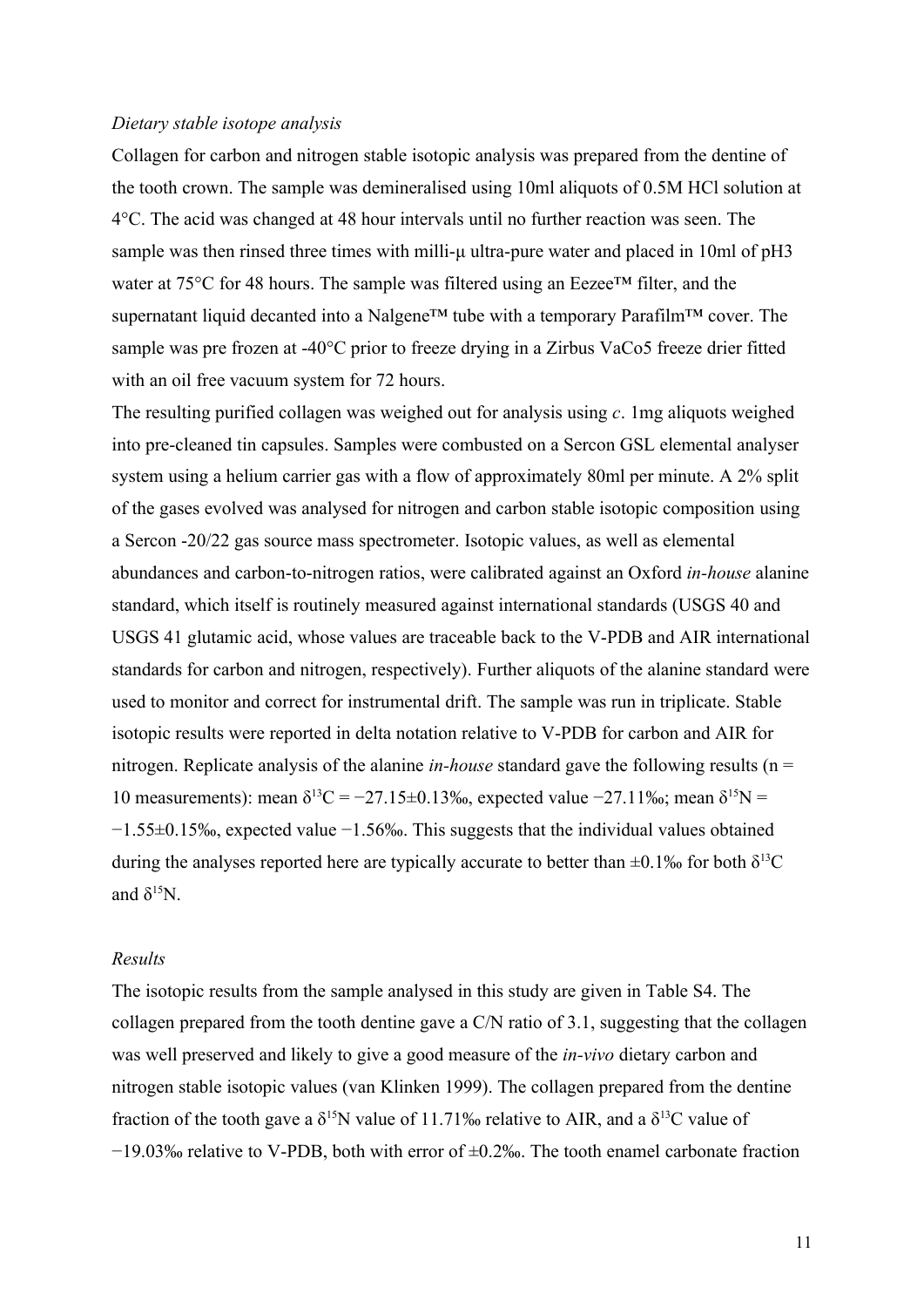of the sample gave  $\delta^{13}$ Cc value of −12.78‰  $\pm$ 0.01 and a  $\delta^{18}$ Oc value of −6.47 $\pm$ 0.02 both relative to V-PDB. Tooth enamel also gave an  $\frac{87}{85}$  ratio of 0.710279 $\pm$ 0.000014.

| <b>Tooth</b><br>sampled | <b>Tissue</b><br>type | $C:N$ ratio | $\delta^{15}N$<br>(AIR) | $\delta^{13}C$<br>$(V-PDB)$ | $\delta^{13}$ Cc<br>(V-PDB) | $\delta^{18}$ Oc<br>$(V-PDB)$ | $\delta^{18}$ Op<br>(VSMOW) | $87/86$ Sr |
|-------------------------|-----------------------|-------------|-------------------------|-----------------------------|-----------------------------|-------------------------------|-----------------------------|------------|
| ULM1                    | dentine               |             |                         | $-19.03$                    | $--$                        | $- - -$                       | ---                         | ---        |
| ULM1                    | enamel                | n/a         | $---$                   | $---$                       | $-12.778$                   | $-6.471$                      | 24.239                      | .7103      |
|                         |                       |             |                         |                             |                             |                               |                             |            |

**Table S4. Stable isotopic data from Oakridge individual.**

#### *Discussion*

The calculated  $\delta^{18}$ Ow value for the tooth enamel in this study was −9.22‰ SMOW, whereas modern ground water  $\delta^{18}$ O values for the area where the sample was found are around  $-7\%$ SMOW (Darling & Talbot 2003). The conversion of measured carbonate values to theoretical phosphate values, and thence to probable water values, is fraught with uncertainty regarding the factors in the equations used to make the conversions (see Pollard *et al*. 2011 for discussion). However, in this instance, there seems to be sufficient difference between the likely drinking water composition at the time of tooth mineralisation, and the modern ground water composition at the location where the sample was excavated, to suggest that this individual was probably non-local.

The strontium isotopic composition of tooth enamel is strongly influenced by the underlying geology at the time of tooth mineralisation (Bentley 2006; Chenery *et al*. 2010). The underlying bedrock geology of the site area is upper Cretaceous chalk of the Seaford Chalk Formation, with typical 87/86Sr ratios of between 0.708 and 0.709 (Evans *et al*. 2010). However, the site lies relatively close to the boundary of the overlying Tertiary rock of the Lambeth Group and the London Clay Formation, which have typical <sup>87/86</sup>Sr ratios of between 0.709 and 0.710 (Evans *et al.* 2010). The tooth enamel <sup>87/86</sup>Sr ratio value measured from the Oakridge individual was 0.710279±0.000014, which falls well outside of the range for the local chalk and just outside of the range for the nearby Tertiary sediments. This also suggests that this individual was probably not local; that is, she did not spend her early years, during the time of M1 mineralisation, in the immediate area around Basingstoke.

The dentine collagen carbon and nitrogen stable isotopic results, of  $\delta^{13}C - 19.03\%$  (V-PDB) and  $\delta^{15}$ N of 11.71‰ (AIR), respectively, suggest a predominantly terrestrial diet with a minor marine protein component. However, in the absence of any associated faunal remains from the same location, it is impossible to give an absolute indication of what these values might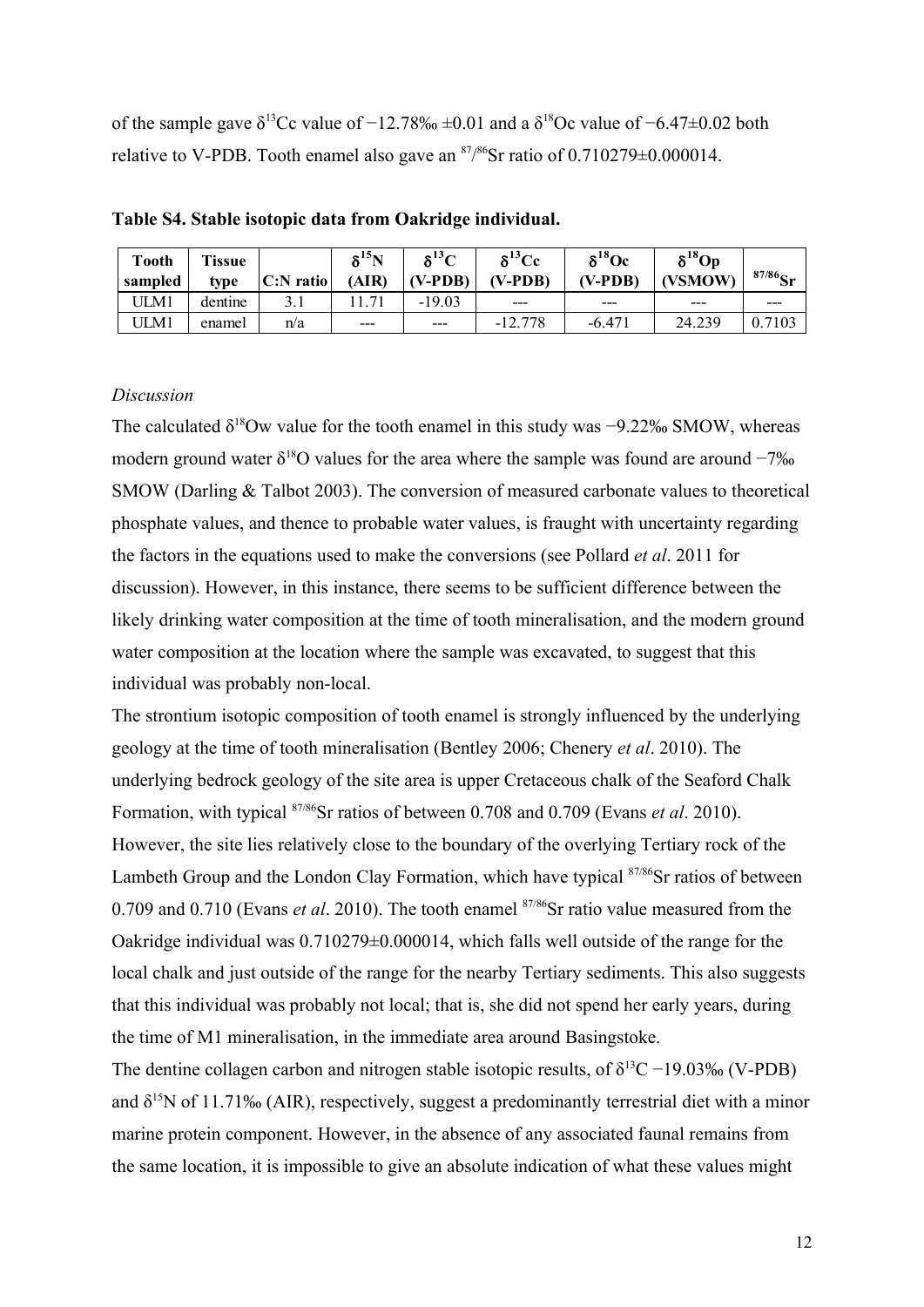mean in terms of the relative amounts of plant versus terrestrial animal versus marine protein consumed. Comparable local dietary isotopic data sets are available from Worthy Park near Winchester, Hampshire (approximately 25 kilometres southwest of Basingstoke), and Alton, Hampshire (around 15 kilometres to the southeast) (Hull 2008). These sites have yielded mean  $\delta^{13}$ C values for adult human bone collagen of -20.38‰ and -20.51‰, with a standard deviation of 0.35 (n = 26) and 0.26 (n = 25) respectively, and mean  $\delta^{15}N$  values of 8.59‰ and 9.11‰, with a standard deviation of 1.15 ( $n = 26$ ) and 0.70 ( $n = 25$ ), respectively. By comparison, the values for the Oakridge individual are higher in both  $\delta^{13}$ C and  $\delta^{15}$ N than the means reported for the Worthy Park and Alton Saxon burials (Figure S3).



*Figure S3. Oakridge collagen stable isotopic composition compared to two other inland human assemblages from Hampshire (Hull 2008).*

This suggests that the diet of the Oakridge individual was slightly anomalous compared to the average diet that might be expected for inland Hampshire in middle Saxon times, with the less negative value for  $\delta^{13}C$  and the more positive value for  $\delta^{15}N$  suggesting more of a marine component in the Oakridge diet than usual for inland Hampshire. Taken alongside the strontium and oxygen isotopic data, the dietary stable isotopic information is also compatible with a probable non-local origin for this individual.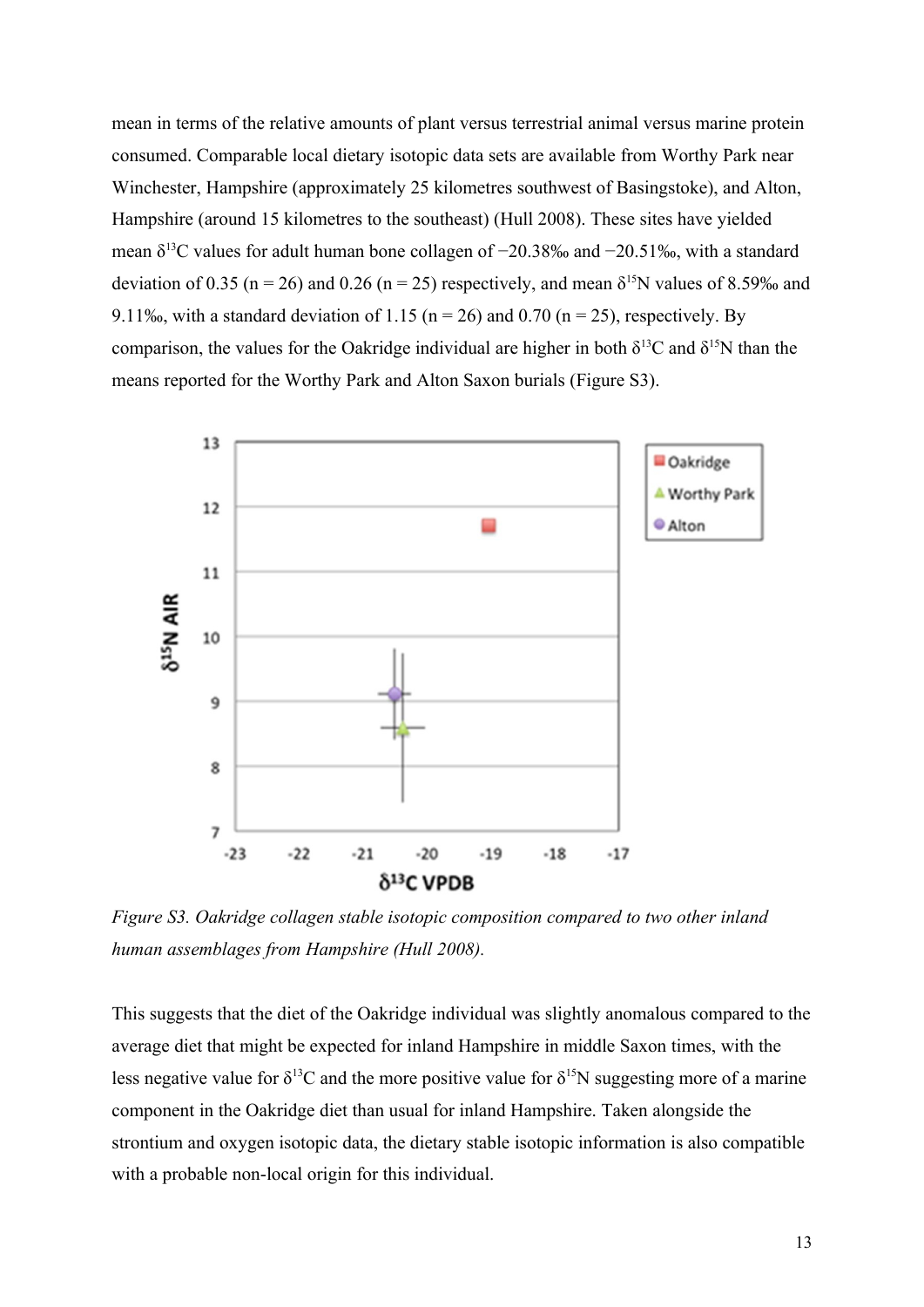#### **Ancient DNA analysis**

#### *Sampling and extraction*

The same left maxillary first molar that had been selected for the stable isotopic analyses was also sampled for ancient DNA. Sample processing was done at the Ancient DNA Facility of the University of Huddersfield (England) under dedicated clean-room conditions supplied by a positive air pressure system. Full body suits, hairnets, gloves and face masks were worn throughout the sampling, extraction and library preparation processes. All tools and surfaces were constantly cleaned with bleach, LookOut® DNA Erase (SIGMA Life Sciences), as well as with ethanol and long exposures to UV light.

The surface of the tooth root was decontaminated by UV radiation for 30 minutes on each side, followed by cleaning with 5µm aluminium oxide powder using a compressed air abrasive system. The root was removed using a diamond-tipped cutting saw attached to a hobby drill, and this was then shaken with a steel ball inside a metal shaker in a Mixer Mill (Retsch MM400) for 30 seconds at 30Hz frequency. DNA was extracted from approximately 150mg of the sample tooth root powder produced, following the protocol by Yang *et al*. (1998) with modifications by MacHugh *et al*. (2000). Blank controls were included throughout the sampling procedure, extraction and library preparation to allow for estimation of possible modern DNA contamination.

#### *Library preparation*

Next-generation sequencing libraries were constructed from DNA extracts using the methods by Meyer & Kircher (2010) and Kircher *et al*. (2012), with modifications outlined in Gamba *et al*. (2014) and Martiniano *et al*. (2014). All DNA purification steps were performed using the QIAQuick MinElute purification kit (Qiagen) following the manufacturers protocol, with the modification of adding 0.05% Tween 20 (Fisher BioReagents) to the Elution Buffer. Three dual-indexed libraries were prepared for this sample as follows. After treatment with USER (Uracil-Specific Excision Reagent) enzyme (NEB) for 3 hours at 37°C, the sample DNA underwent blunt-end repair step using NEBNext® End Repair

Module (NEB) for 15 minutes at 25<sup>o</sup>C followed by 5 minutes at 12<sup>o</sup>C. The sample was cleaned using a QIAQuick MinElute PCR purification kit (Qiagen), and then adapter ligation was performed using T4 DNA polymerase buffer (Thermo Scientific) at 22<sup>o</sup>C for 30 minutes. After another QIAQuick purification step, the adapter fill-in step involved *Bst* DNA Polymerase (NEB) at 37°C for 30 minutes, followed by heat inactivation of 20 minutes at 80°C. Dual-indexing amplifications were set up using AmpliTaq Gold (5U/µl), Thermopol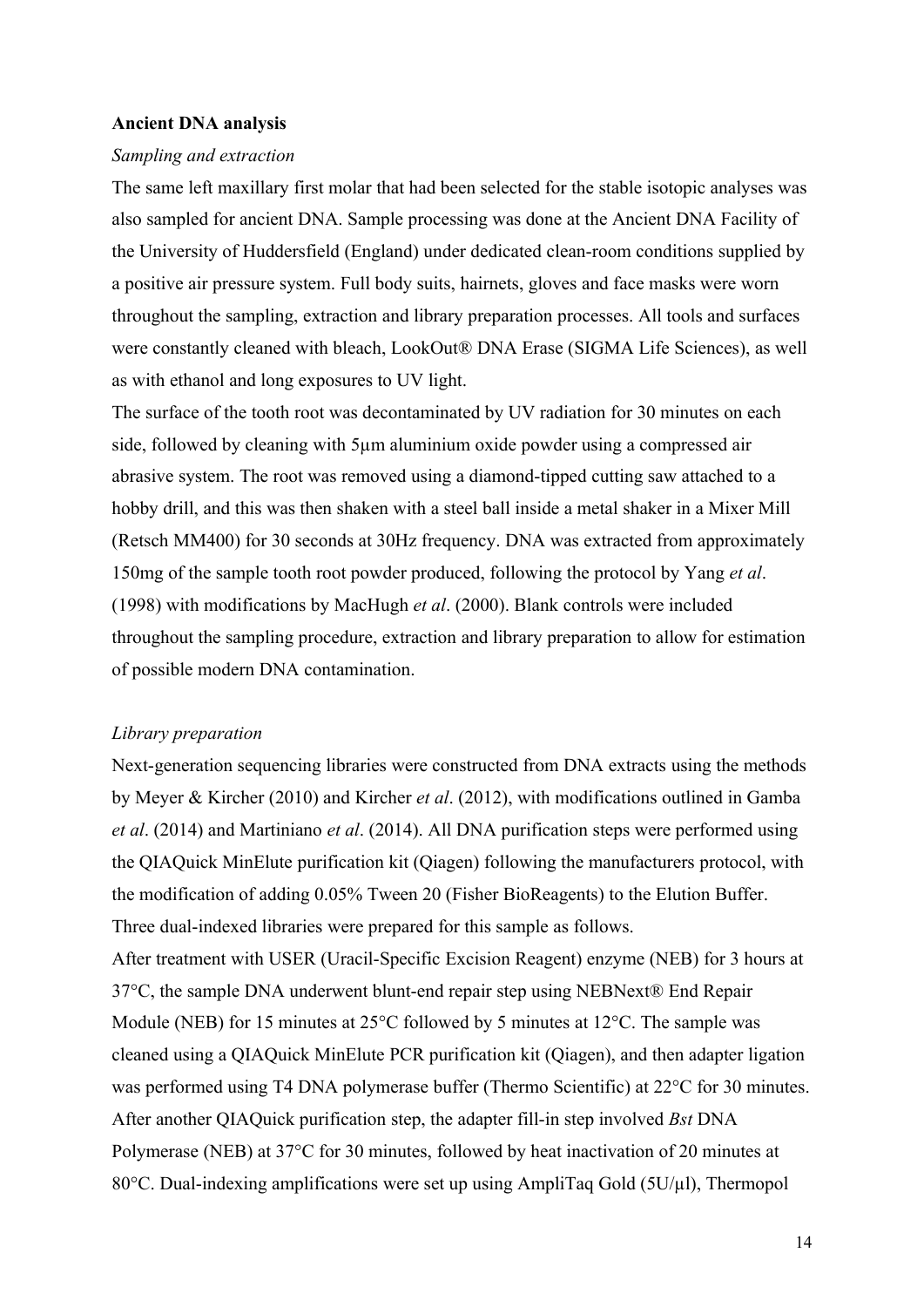reaction buffer (10x),  $dNTPs$  (10mM each), both indexing primers (10 $\mu$ M each) and 10 $\mu$ l DNA sample library. The following thermal cycling steps were used for amplification: 12 minutes at 95°C, followed by 10 cycles of 20 seconds at 95°C, 30 seconds at 60°C and 40 seconds at 72°C, and then a final extension step of 5 min at 72°C. The amplification product was purified using the QIAQuick kit.

For the second amplification round, Accuprime *Pfx* Supermix (Life Technology) was used, together with primers IS5 (10µM), IS6 (10µM) and 2.5µl of sample library. Amplification took place under the following thermal cycling conditions: 30 seconds at 98°C, followed by 10 cycles of 20 seconds at 98°C, 30 seconds at 60°C and 40 seconds at 72°C, and then a final extension of 5 minutes at 72°C. The amplification products were purified as described above, and quantified using a Qubit 3.0 Fluorometer, before quantifying the libraries using an Agilent 2100 Bioanalyzer High Sensitivity DNA kit in order to pool them together in an equimolar solution. NGS libraries were sequenced on an Illumina HiSeq2500 ( $1 \times 100$ bp) by NBAF Liverpool.

# *Data processing and read mapping*

The NGS reads were trimmed using cutadapt (v.1.13; Martin 2011), allowing a minimum overlap of 1 base pair (bp) between read and adapter (adapter sequence: AGATCGGAAGAGCACACGTCTGAACTCCAGTCAC), and discarding reads shorter than 30bp. BWA aln (v. 0.7.12-r1039; Li & Durbin 2009) was used to map reads to both the human mitochondrial genome (rCRS) and the human reference genome (UCSC hg19), filtering by base quality 15, and disabling seed length as recommended for ancient DNA data (Schubert *et al*. 2012). Samtools (v.1.3) was used to sort and filter reads, and to remove amplification duplicates.

# *Ancient DNA authenticity*

To assess the anti-contamination measures described above, negative controls were introduced during each stage of sample processing. An air control and a water control were included at the drilling and powdering stage. The air control consisted of an empty 1.5ml Eppendorf tube, which was placed for one hour with an open lid in the cleaned work area between sample processing. For the water control, 2ml of ddH2O was shaken with a steel ball inside a metal shaker in a Mixer Mill (Retsch MM400). 1ml of the water control was then taken through the complete extraction protocol. Controls introduced during the extraction process were quantified using a Qubit 3.0 Fluorometer. Negative controls from the extraction,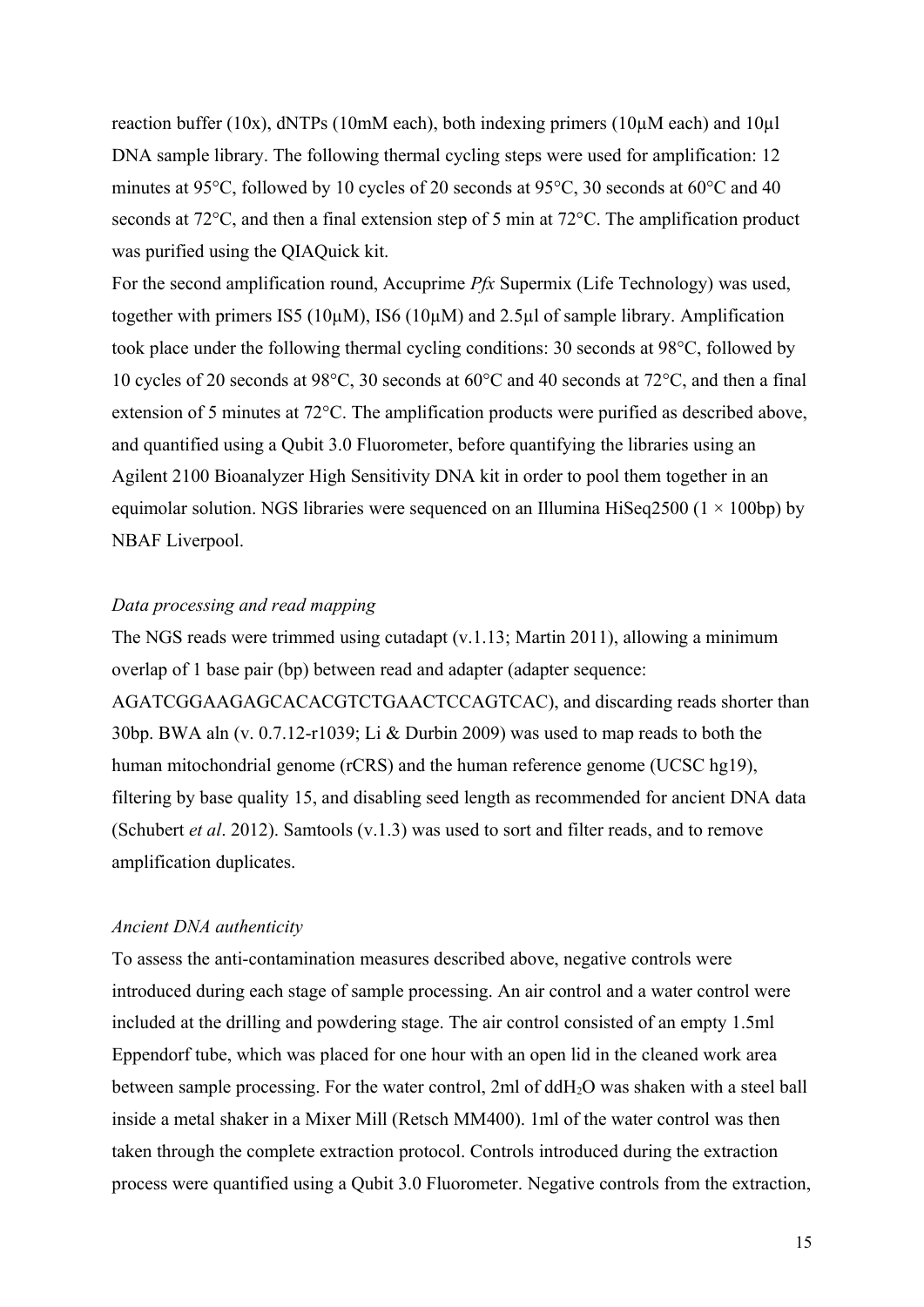the USER treatment, and the amplification step  $(\times 2)$  were sequenced alongside the three sample libraries on an Illumina HiSeq2500, using 100bp single-end reads. The two main patterns of typical ancient DNA post-mortem degradation – overrepresentation of C to T changes at the end of reads, and short sequence length – were assessed using mapDamage 2.0 (Jónsson *et al*. 2013) and bamdamage (Malaspinas *et al*. 2014). Reads were only taken into account if they had a minimum mapping quality of 30.

# *Genetic sexing and mitochondrial haplotype calling*

To determine the sex of the analysed ancient sample, a software was used that calculates the ratio of reads aligning to the X and Y chromosome reads from the whole genome dataset (Skoglund *et al*. 2013). The mitochondrial haplotype was determined by aligning the sequence reads to the revised Cambridge Reference Sequence (rCRS, NC\_012920; Andrews *et al*. 1999), using BWA aln filtering (with -b and -q 30) and removal of duplicate reads. The mtDNA consensus sequence was called using Samtools mpileup, as in Martiniano *et al*. (2016). Haplofind (Vianello *et al*. 2013) was used to identify haplogroup defining mutations and assign the haplogroup of the sample. The mtDNA coverage was estimated using EAGER (Peltzer *et al*. 2016).

# *Results*

The DNA content of all the controls introduced during the extraction process was too low to be measured. Amplification reactions were quantified using a Qubit 3.0 Fluorometer (Table S5).

|                          | <b>DNA</b><br>concentration |
|--------------------------|-----------------------------|
| ID                       | $(ng/\mu l)$                |
| <b>USER</b> blank        | 1.40                        |
| Sample Library 1         | 6.74                        |
| Sample Library 2         | 14.00                       |
| Sample Library 3         | 4.73                        |
| Amplification blank      | 0.88                        |
| Negative control library | 0.99                        |
| Amplification blank      | $0.81\,$                    |

# **Table S5. Qubit measurements of the sequencing libraries.**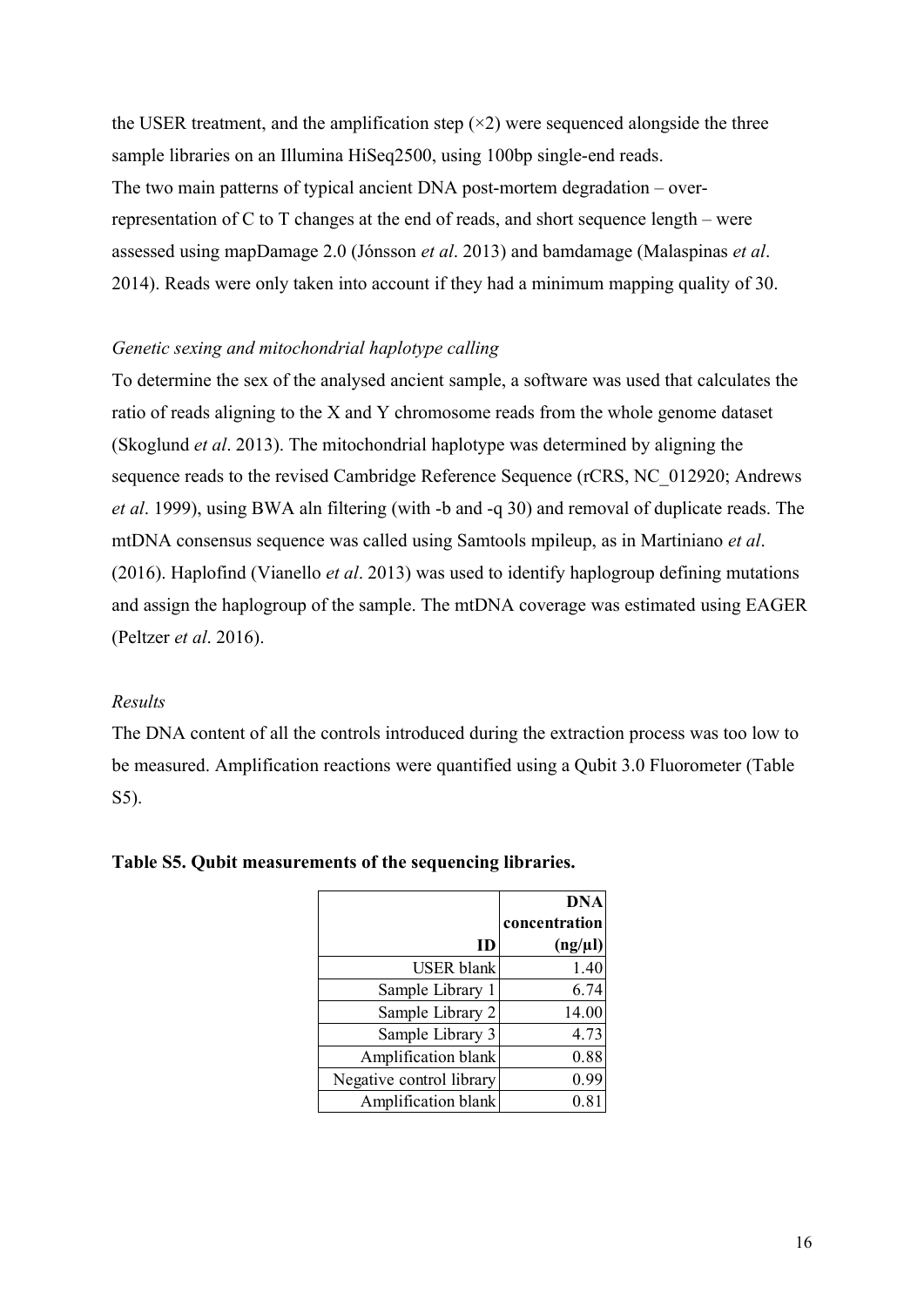The contamination of all control samples was estimated to be lower than 0.5% (Gamba *et al*. 2014). The program schmutzi (Renaud *et al*. 2015) was used to detect introduction of modern mitochondrial contamination in the sample, with estimates ranging from 0.12% to 0.17%, which is very low. The two main patterns of post-mortem degradation were assessed and the reads from the sample showed an increase in C to T and G to A transitions towards the 5' and 3' ends, which are characteristic changes of ancient molecules (Briggs *et al*. 2007; Brotherton *et al*. 2007). Although many sequences had a length of 100bp, this was inflated as the sample was sequenced using 100bp single-end sequencing. Sequences greater than 100bp were truncated but, in keeping with the DNA being from an ancient source, the average sequence length was less than 100bp. The NGS sequencing results are displayed in Table S6.

| Genome coverage $1.0143x$                      |  |
|------------------------------------------------|--|
| Contamination estimate $[0.145\% (0.12-0.17)]$ |  |
| Mean mapping quality 12.029                    |  |
| GC content in $\%$ 45.61                       |  |
| Number of mapped reads $65,698,100$            |  |
| Number of mapped bases $3,260,000,000$         |  |
| Duplication rate $2.67\%$                      |  |
|                                                |  |

**Table S6. Next-generation sequencing results for the Oakridge individual.**

The endogenous DNA content retrieved from the sample was calculated to be 70.08%. The ratio of reads aligning to the X and Y chromosome allowed an unambiguous classification of the sample as genetically female (XX) (Table S7).

**Table S7. Molecular sex assignment of the Oakridge individual.**

|         | Standard error 95% confidence interval Assignment |        |
|---------|---------------------------------------------------|--------|
| 0.0023' | $0.0022 - 0.0024$                                 | female |
|         |                                                   |        |

The coverage of the mitochondrial genome was over 42x, and the individual was found to have all the defining mutations of haplogroup H3g1a (Table S8).

**Table S8. Mitochondrial haplogroup and haplotype for the Oakridge individual.**

| Coverage        | <b>Haplogroup</b> | <b>Haplotype</b>                                         |
|-----------------|-------------------|----------------------------------------------------------|
| 42.29x<br>H3gla |                   | 152C 263G 750G 1438G 2523Y 3992T 4135C 4418C 4769G 6776C |
|                 |                   | 8251A 8860G 10754C 15326G 15377G 16519C                  |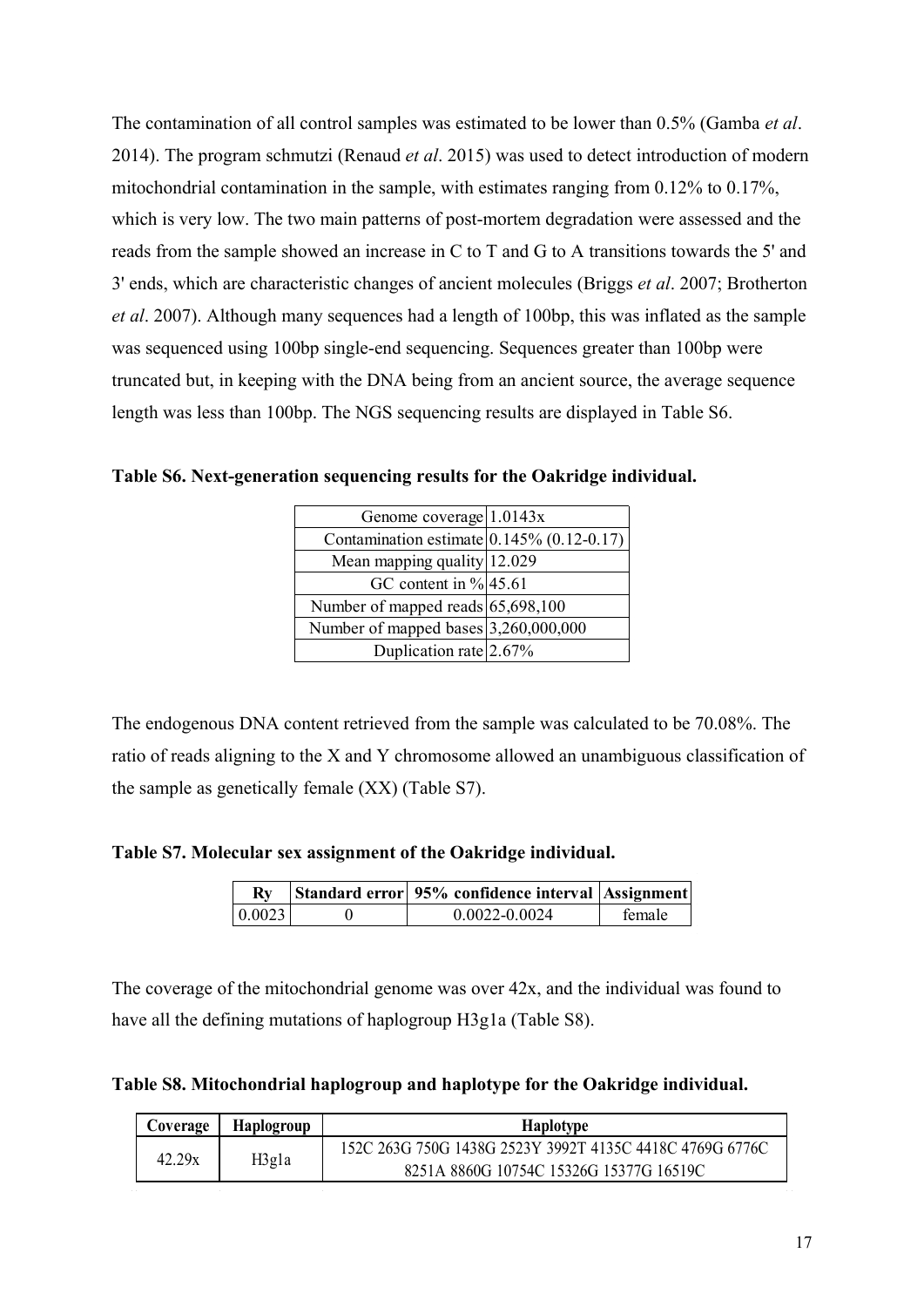### *Discussion*

As morphological indicators were unable to identify the sex of the Oakridge individual (mainly due to partial remains and young age of the individual), the sex was determined genetically. From extracting and analysing the DNA, the person was found to be female. She had a mitochondrial haplotype of H3g1a. Today, over 40% of all maternal lineages in Europe belong to haplogroup H. H3 has high frequency in modern-day Spain (Achilli *et al*. 2004) and in the Western Isles of Scotland (Brotherton *et al*. 2013), and is also present in the middle Neolithic period (including at Orkney) and the Bell Beaker culture in Europe (Brotherton *et al*. 2013; Olalde *et al*. 2018). H3g1 is generally seen in modern-day northwestern European people, with the root comprising solely of people from Denmark (data not shown), although English, Scottish, Welsh, German and Dutch people also group within the H3g1 clade. Unfortunately, nothing can be said about the origin of the female based on her maternal lineage. Looking at the nuclear DNA, the Oakridge specimen falls within the pattern of genetic variation seen amongst other post-Roman and Anglo-Saxon individuals that have been analysed from elsewhere in Britain. There is no evidence of African genetic input in this individual.

# **References**

ACHILLI, A. *et al*. 2004. The molecular dissection of mtDNA haplogroup H confirms that the Franco-Cantabrian glacial refuge was a major source for the European gene pool. *American Journal of Human Genetics* 75: 910–18.

AL QAHTANI, S.J. 2008. *Atlas of tooth development and eruption*. London: Queen Mary University of London.

AL QAHTANI S.J., M.P. HECTOR & H.M. LIVERSIDGE. 2014. Accuracy of dental age estimation charts: Schour and Massler, Ubelaker and the London Atlas. *American Journal of Physical Anthropology* 154: 70–78. https://doi.org/10.1002/ajpa.22473

ALHAZMI, A., E. VARGAS J.M. PALOMO, M. HANS, B. LATIMER & S. SIMPSON. 2017. Timing and rate of spheno-occipital synchondrosis closure and its relationship to puberty. *PloS One* 12: e0183305–e0183305. https://doi.org/10.1371/journal.pone.0183305

ANDREWS, R.M., I. KUBACKA, P.F. CHINNERY, R.N. LIGHTOWLERS, D.M. TURNBULL & N. HOWELL. 1999. Reanalysis and revision of the Cambridge reference sequence for human mitochondrial DNA. *Nature Genetics* 23: 147. https://doi.org/10.1038/13779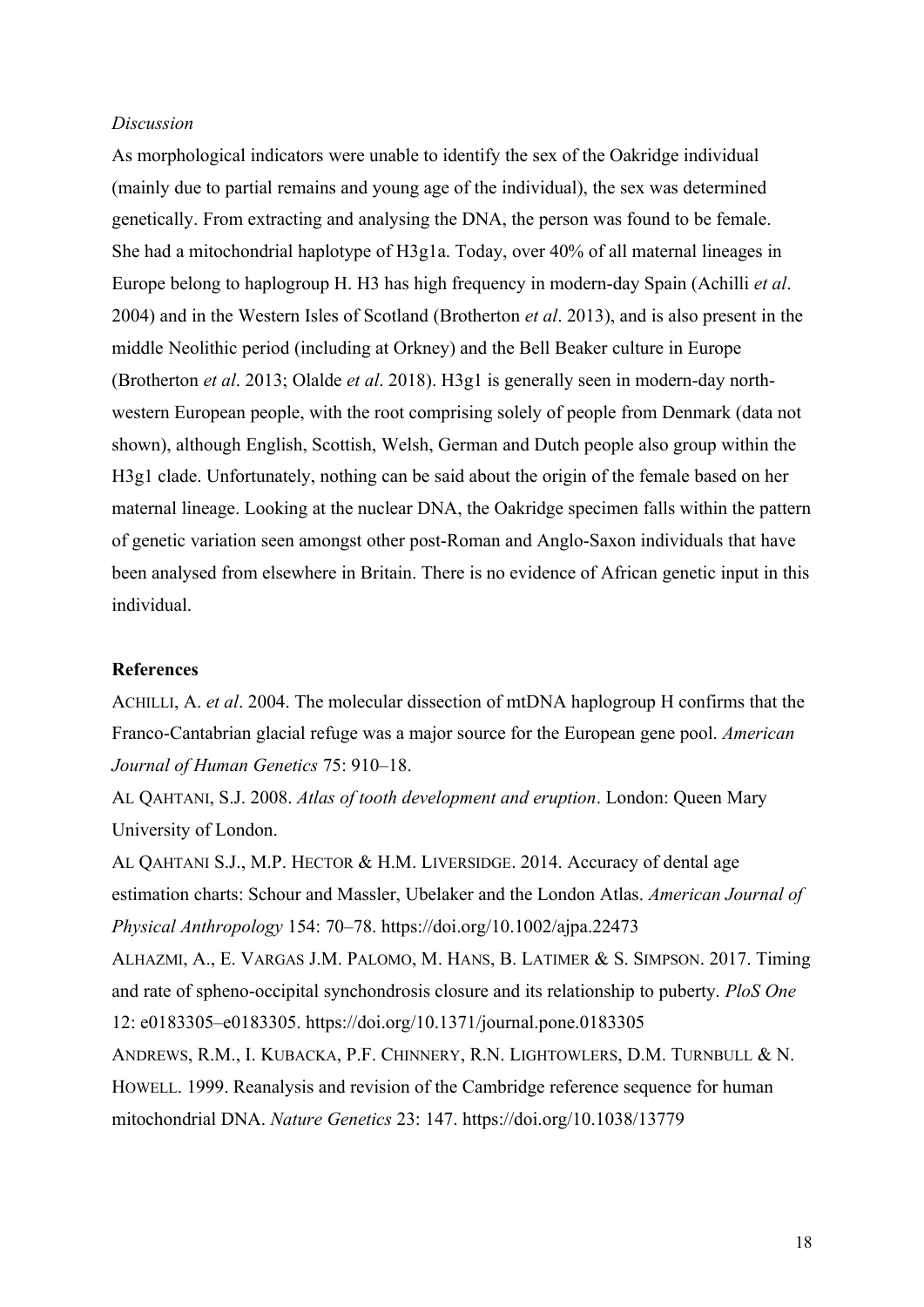BENTLEY, R.A. 2006. Strontium isotopes from the earth to the archaeological skeleton: a review. *Journal of Archaeological Method and Theory* 13: 135–87.

https://doi.org/10.1007/s10816-006-9009-x

BRIGGS, A.W. *et al*. 2007. Patterns of damage in genomic DNA sequences from a Neandertal. *Proceedings of the National Academy of Sciences of the USA* 104: 14616–21. https://doi.org/10.1073/pnas.0704665104

BROCA, P. 1868. On the crania and bones of Les Eyzies, Dordogne. *Transactions of the International Congress of Prehistoric Archaeology* 3: 168–75.

BRONK RAMSEY, C. 2017. Methods for summarizing radiocarbon datasets. *Radiocarbon* 59: 1809–33. https://doi.org/10.1017/RDC.2017.108

BRONK RAMSEY, C., T.G.F. HIGHAM, D.C. OWEN, A.W.G. PIKE & R.E.M. HEDGES. 2002.

Radiocarbon dates from the Oxford AMS System: Archaeometry Datelist 31. *Archaeometry* 44 (Supplement 1): 1–150. https://doi.org/10.1111/j.1475-4754.2002.tb01101.x

BRONK RAMSEY, C., T. HIGHAM & P. LEACH. 2004a. Towards high-precision AMS: progress and limitations. *Radiocarbon* 46: 17–24. https://doi.org/10.1017/S0033822200039308

BRONK RAMSEY, C., T.G.F. HIGHAM, A. BOWLES & R. HEDGES. 2004b. Improvements to the pretreatment of bone at Oxford. *Radiocarbon* 46: 155–63.

https://doi.org/10.1017/S0033822200039473

BROTHERTON, P., P. ENDICOTT, J.J. SANCHEZ, M. BEAUMONT, R. BARNETT, J. AUSTIN & A. COOPER. 2007. Novel high-resolution characterization of ancient DNA reveals  $C > U$ -type base modification events as the sole cause of post mortem miscoding lesions. *Nucleic Acids Research* 35: 5717–28. https://doi.org/10.1093/nar/gkm588

BROTHERTON, P. *et al*. 2013. Neolithic mitochondrial haplogroup H genomes and the genetic origins of Europeans. *Nature Communications* 4: 1764. https://doi.org/10.1038/ncomms2656 BRYANT, J.D., P.L. KOCH, P.N. FROELICH, W.J. SHOWERS & B.J. GENNA. 1996. Oxygen isotope partitioning between phosphate and carbonate in mammalian apatite. *Geochimica et Cosmochim Acta* 60: 5145–48. https://doi.org/10.1016/S0016-7037(96)00308-0

BUIKSTRA, J.E. & D.H. UBELAKER. 1994. *Standards for data collection from human skeletal remains* (Arkansas Archeological Survey research series, no. 44). Fayetteville: Arkansas Archaeological Society.

CHENERY, C., G. MÜLDNER, J. EVANS, H. ECKARDT & M. LEWIS. 2010. Strontium and stable isotope evidence for diet and mobility in Roman Gloucester, UK. *Journal of Archaeological Science* 37: 150–63. https://doi.org/10.1016/j.jas.2009.09.025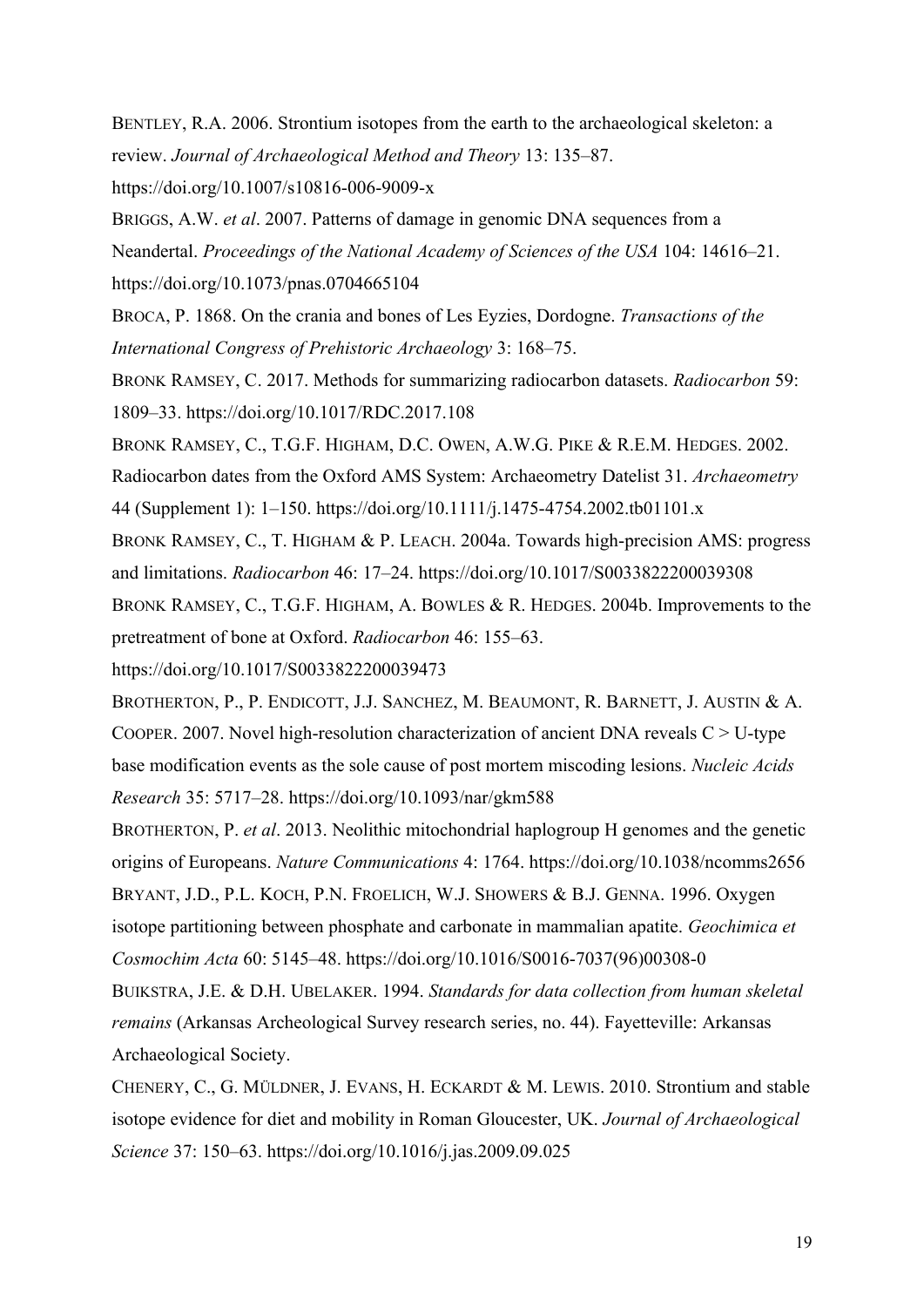COHEN, A.S., R.K. ONIONS, R. SIEGENTHALER & W.L. GRIFFIN. 1988. Chronology of the pressure-temperature history recorded by a granulite terrain. *Contributions to Mineralogy and Petrology* 98: 303–11. https://doi.org/10.1007/BF00375181

DARLING, W.G. & J.C. TALBOT. 2003. The O & H stable isotopic composition of fresh waters in the British Isles: 1. Rainfall. *Hydrology and Earth System Sciences B* 7: 163–81. https://doi.org/10.5194/hess-7-163-2003

ELLIOTT, M. & M. COLLARD. 2009. Fordisc and the determination of ancestry from cranial measurements. *Biology Letters* 5: 849–52. https://doi.org/10.1098/rsbl.2009.0462

EVANS, J.A., J. MONTGOMERY, G. WILDMAN & N. BOULTON. 2010. Spatial variations in biosphere <sup>87</sup>Sr/<sup>86</sup>Sr in Britain. *Journal of the Geological Society* 167: 1–4.

https://doi.org/10.1144/0016-76492009-090

FEREMBACH, D., I. SCHWINDEZKY & M. STOUKAL. 1980. Recommendations for age and sex diagnoses of skeletons. *Journal of Human Evolution* 9: 517–49. https://doi.org/10.1016/0047- 2484(80)90061-5

GAMBA, C. *et al.* 2014. Genome flux and stasis in a five millennium transect of European prehistory. *Nature Communications* 5: 5257. https://doi.org/10.1038/ncomms6257

HOWELLS, W.W. 1973. *Cranial variation in man: a study by multivariate analysis of patterns of difference among recent human populations*. Cambridge (MA): Harvard University Press.

– 1989. *Skull shapes and the map: craniometric analyses in the dispersion of modern Homo*. Cambridge (MA): Harvard University Press.

HULL, B.D. 2008. Social differentiation and diet in Early Anglo-Saxon England: stable isotope analysis of archaeological human and animal remains. Unpublished PhD dissertation, University of Oxford.

JANTZ, R.L. & S.D. OUSLEY. 2005. *FORDISC 3: computerized forensic discriminant functions* (version 3.1). Knoxville: University of Tennessee.

JÓNSSON, H.A. GINOLHAC, M. SCHUBERT, P.L. JOHNSON & L. ORLANDO. 2013.

MapDamage2.0: fast approximate Bayesian estimates of ancient DNA damage parameters.

*Bioinformatics* 29: 1682–84. https://doi.org/10.1093/bioinformatics/btt193

KIM, S.-T., T.B. COPLEN & J. HORITA. 2015. Normalization of stable isotope data for carbonate minerals: implementation of IUPAC guidelines. *Geochimica et Cosmochimica Acta* 158: 276–89. https://doi.org/10.1016/j.gca.2015.02.011

KING, J. & G. COLE. 2016. The radiocarbon dating of human remains from seven sites in north Hampshire, with special reference to the results from Old Basing. *Proceedings of the Hampshire Field Club and Archaeological Society* 71: 76–88.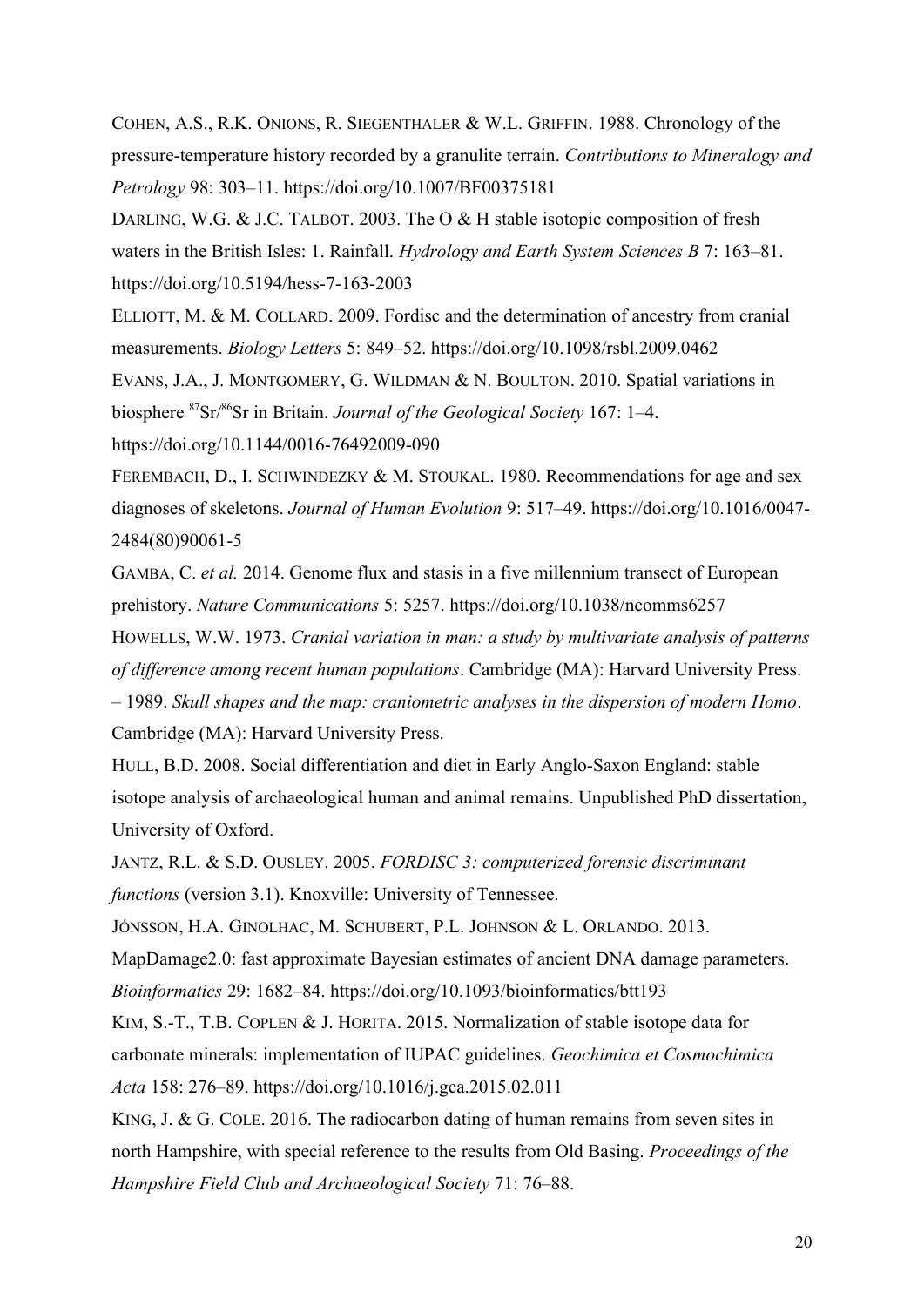KIRCHER, M., S. SAWYER & M. MEYER. 2012. Double indexing overcomes inaccuracies in multiplex sequencing on the Illumina platform. *Nucleic Acids Research* 40: e3. https://doi.org/10.1093/nar/gkr771

KNÜSEL, C.J. & G.C. CARR. 1995. On the significance of the crania from the River Thames and its tributaries, with comment by Richard Bradley. *Antiquity* 69: 162.

https://doi.org/10.1017/S0003598X00064395

LEVINSON, A.A., B. LUZ & Y. KOLODNY. 1987. Variations in oxygen isotopic compositions of human teeth and urinary stones. *Applied Geochemistry Frontiers in Analytical Geochemistry-an IGC 2004 Perspective* 2: 367–71. https://doi.org/10.1016/0883- 2927(87)90021-7

LEWIS, J.E. 2008. Identifying sword marks on bone: criteria for distinguishing between cut marks made by different classes of bladed weapons. *Journal of Archaeological Science* 35: 2001–2008. https://doi.org/10.1016/j.jas.2008.01.016

LI, H. & R. DURBIN. 2009. Fast and accurate short read alignment with Burrows-Wheeler transform. *Bioinformatics* 25: 1754–60. https://doi.org/10.1093/bioinformatics/btp324 MACHUGH, D.E., C.J. EDWARDS, J.F. BAILEY, D.R. BANCROFT & D.G. BRADLEY. 2000. The extraction and analysis of ancient DNA from bone and teeth: a survey of current methodologies*. Ancient Biomolecules* 3: 81–102.

MALASPINAS, A.S. *et al*. 2014. Bammds: a tool for assessing the ancestry of low-depth whole genome data using multidimensional scaling (MDS). *Bioinformatics* 30: 2962–64. https://doi.org/10.1093/bioinformatics/btu410

MARTIN, M. 2011. Cutadapt removes adapter sequences from high-throughput sequencing reads. *EMBnet.journal* 17: 10. https://doi.org/10.14806/ej.17.1.200

MARTINIANO, R., C. COELHO, M.T. FERREIRA, M.J. NEVES, R. PINHASI & D.G. BRADLEY. 2014. Genetic evidence of African slavery at the beginning of the trans-Atlantic slave trade. *Scientific Reports* 4: 5994. https://doi.org/10.1038/srep05994

MARTINIANO, R. *et al*. 2016. Genomic signals of migration and continuity in Britain before the Anglo-Saxons. *Nature Communications* 7: 10326. https://doi.org/10.1038/ncomms10326 MEYER, M. & M. KIRCHER. 2010. Illumina sequencing library preparation for highly multiplexed target capture and sequencing. *Cold Spring Harbor Protocols* 6: 5448. https://doi.org/10.1101/pdb.prot5448

MÍKOVÁ, J. & P. DENKOVÁ. 2007. Modified chromatographic separation scheme for Sr and Nd isotope analysis in geological silicate samples. *Journal of Geosciences* 52: 221–26. https://doi.org/10.3190/jgeosci.015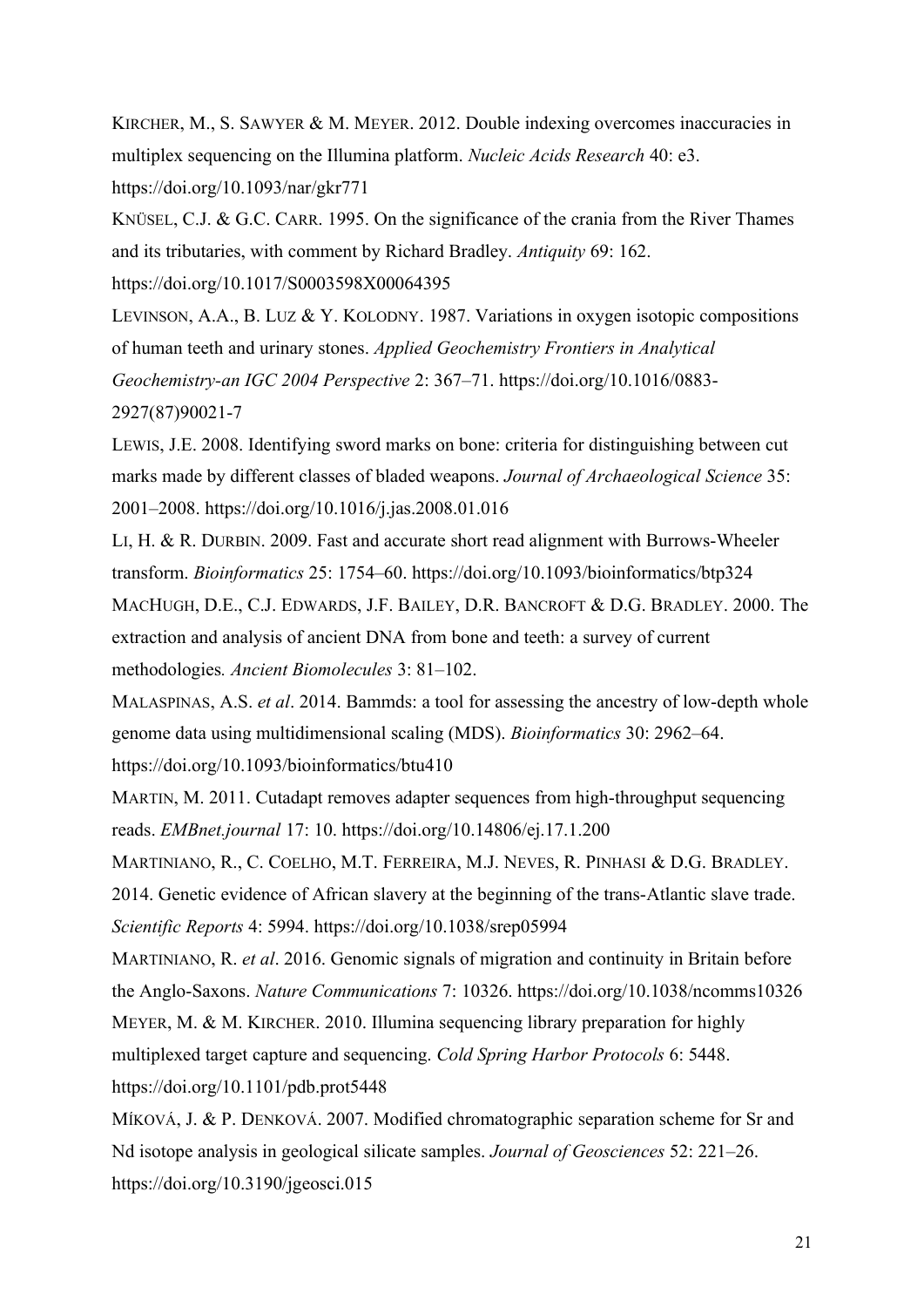MILES, A.E.W. 1962. Assessment of the ages of a population of Anglo-Saxons from their dentition. *Proceedings of the Royal Society of Medicine* 55: 881–86. https://doi.org/10.1177/003591576205501019

MOORREES, C.F.A., E.A. FANNING & E.E. HUNT, JR. 1963. Age variation of formation stages for ten permanent teeth. *Journal of Dental Research* 42: 1490–1502.

https://doi.org/10.1177/00220345630420062701

OLALDE, I. *et al*. 2018. The Beaker phenomenon and the genomic transformation of northwest Europe. *Nature* 555: 190–96. https://doi.org/10.1038/nature25738

PELTZER, A., G. JÄGER, A. HERBIG, A. SEITZ, C. KNIEP, J. KRAUSE & K. NIESELT. 2016.

EAGER: efficient ancient genome reconstruction. *Genome Biology* 17: 60.

https://doi.org/10.1186/s13059-016-0918-z

PIN, C., D. BRIOT, C. BASSIN & F. POITRASSON. 1994. Concomitant separation of strontium and samarium-neodymium for isotopic analysis in silicate samples, based on specific extraction chromatography. *Analytica Chimica Acta* 298: 209–17.

https://doi.org/10.1016/0003-2670(94)00274-6

POLLARD A.M. & C. HERON. 2008. *Archaeological chemistry*. 2nd edition. Cambridge: Royal Society of Chemistry.

POLLARD, A.M., M. PELLEGRINI & J.A. LEE-THORP. 2011. Technical note: some observations on the conversion of dental enamel  $\delta^{18}O(p)$  values to  $\delta^{18}O(w)$  to determine human mobility. *American Journal of Physical Anthropology* 145: 499–504. https://doi.org/10.1002/ajpa.21524

RAMSTHALER, F., K. KREUTZ & M. VERHOFF. 2007. Accuracy of metric sex analysis of skeletal remains using Fordisc® based on a recent skull collection *International Journal of Legal Medicine* 121: 477–82. https://doi.org/10.1007/s00414-007-0199-x

REIMER, P.J. *et al*. 2013. IntCal13 and Marine13 radiocarbon age calibration curves 0–50 000 years cal BP. *Radiocarbon* 55: 1869–87. https://doi.org/10.2458/azu\_js\_rc.55.16947

RENAUD, G., V. SLON, A.T. DUGGAN & J. KELSO. 2015. Schmutzi: estimation of

contamination and endogenous mitochondrial consensus calling for ancient DNA. *Genome Biology* 16: 224. https://doi.org/10.1186/s13059-015-0776-0

SAUNDERS, S., C. DEVITO, A. HERRING, R. SOUTHERN & R. HOPPA. 1993. Accuracy tests of tooth formation age estimations for human skeletal remains. *American Journal of Physical Anthropolog*y 92: 173–88. https://doi.org/10.1002/ajpa.1330920207

SCHUBERT M., A. GINOLHAC, S. LINDGREEN, J.F. THOMPSON, K.A.S. AL-RASHEID, E.

WILLERSLEV, A. KROGH & L. ORLANDO. 2012. Improving ancient DNA read mapping